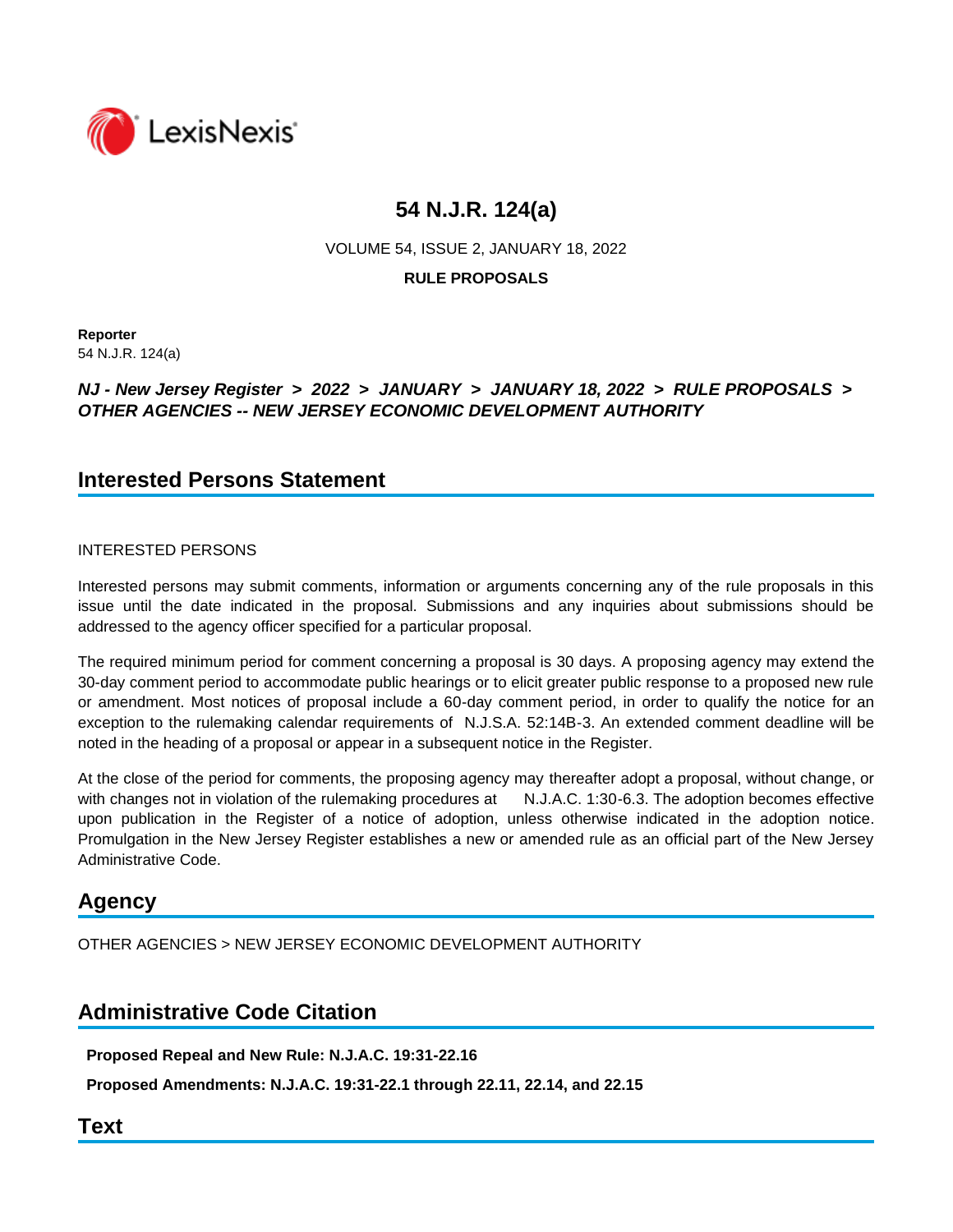## **Authority Assistance Programs**

### **Emerge Program Rules**

Authorized By: New Jersey Economic Development Authority, Tim Sullivan, Chief Executive Officer.

Authority: P.L. 2021, c. 160.

Calendar Reference: See Summary below for explanation of exception to calendar requirement.

Proposal Number: PRN 2022-010.

Submit written comments by March 19, 2022, to:

Jacob Genovay, Senior Legislative and Regulatory Officer New Jersey Economic Development Authority PO Box 990 Trenton, NJ 08625-0990

jgenovay@njeda.com

The agency proposal follows:

#### **Summary**

 The New Jersey Economic Development Authority ("NJEDA" or "Authority") is proposing amendments to the rules implementing the Emerge program pursuant to recently enacted statutory revisions in P.L. 2021, c. 160 (approved July 2, 2021).

 In accordance with the New Jersey Economic Recovery Act of 2020, P.L. 2020, c. 156, the NJEDA specially adopted and concurrently proposed the Emerge program rules on May 20, 2021, and adopted the concurrently proposed rules on December 15, 2021, as simultaneously noticed along with these proposed amendments.

 Under the New Jersey Economic Recovery Act of 2020, the Emerge Program Act, sections 68 through 81 of P.L. 2020, c. 156, was established to encourage economic development in the State's priority sectors by providing perjob tax credits for up to seven years. To be eligible for the program, a project must meet various eligibility criteria at application and at project certification, including:

- Be located in a qualified incentive area;
- Meet minimum capital investment requirements, except for small businesses;

 ● Yield a net positive benefit to the State of at least 400 percent of the requested tax credit (projects in certain more highly distressed areas of the State are subject to a lower net positive benefit threshold);

 ● Demonstrate that the award of the tax credit is a "material factor" in the decision to create or retain at least the minimum number of full-time jobs in New Jersey;

● Ensure that at least 80 percent of incented employees' work time is spent in New Jersey;

 ● Ensure that the qualified business facility can accommodate at least 50 percent of incented new jobs, and to receive tax credits for retained jobs, the qualified business facility must accommodate all the retained full-time jobs at the time of application; and

● Commit to stay at the qualified business facility for 1.5 times the eligibility period.

The following provides a summary of the proposed amendments: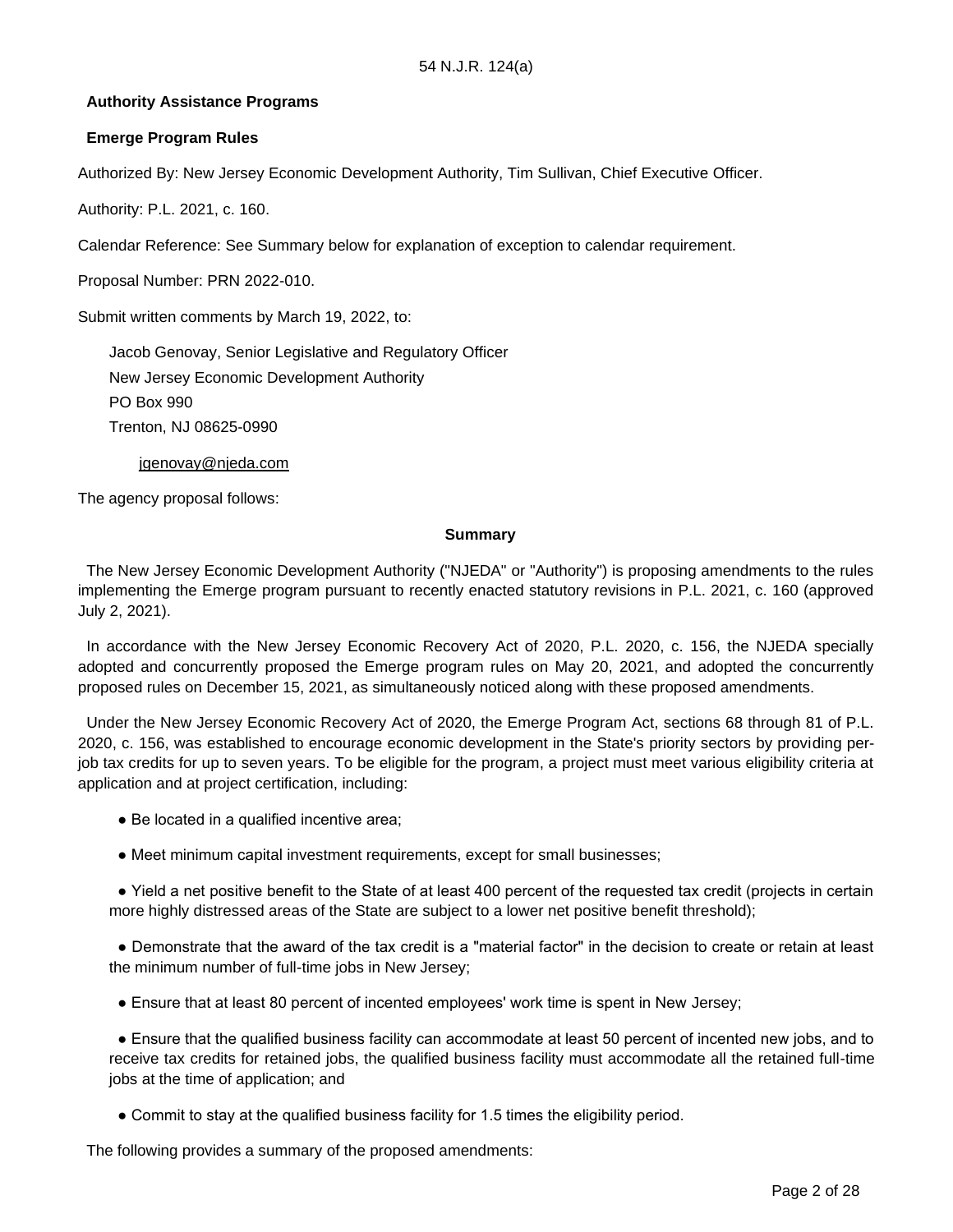#### N.J.A.C. 19:31-22.1 Applicability and scope

 The proposed amendment revises the section to include a citation for P.L. 2021, c. 160, which amends the Emerge Program Act.

#### N.J.A.C. 19:31-22.2 Definitions

 The proposed amendments add new definitions for "technology startup company" and "substantial environmental remediation"; delete the definition of "authorized agent of the owner"; and redefine certain terms used in this subchapter, as follows:

 "Business" is revised to: 1. delete the provision that a business shall include an affiliate of the business if that business applies for a credit based upon any capital investment made by full-time employees of an affiliate; 2. delete "at, or associated with, the qualified business facility" as pertains to certain full-time employees in a cooperative or part of a cooperative; and 3. replace "incentive" with "commitment" agreement.

 "Capital investment" is revised to add that capital investment also means expenses incurred on behalf of the business or affiliate by its landlord, which may be demonstrated through an executed letter of intent or lease.

 "Employment and Investment Corridor" is revised to: 1. delete the existing date of "until June 30, 2013," pertaining to a designated growth center in an endorsed plan under the New Jersey State Development and Redevelopment Plan; and 2. correct a reference to the State Development and Redevelopment Plan, and provide that at the time of application, the Employment and Investment Corridor contain any combination of office, laboratory, or industrial space, with the existing availability for occupancy requirement.

 "Enhanced area" is revised to clarify that the area means a municipality that contains an urban transit hub, as defined at section 2 of P.L. 2007, c. 346 (N.J.S.A. 34:1B-208).

 "Full-time employee" is revised to 1. clarify that a person who is a resident of another state, and would be eligible pursuant to subparagraphs 1i, ii, or iii, but whose income is not subject to the New Jersey Gross Income Tax Act, N.J.S.A. 54A:1-1 et seq., shall qualify due to a reciprocity agreement with the other state; 2. delete the requirement for an employee hired by way of a labor union hiring hall that the employee be employed 35 hours a week at a place "at, or associated with, the qualified business facility," instead, providing that the 35 hours must be worked "in the State"; 3. delete the provision excepting full-time employees of the Statewide workforce from the requirement to be provided employee health benefits; and 4. delete the requirement that a full-time employee shall be paid no less than \$ 15.00 per hour or 120 percent of the minimum wage as set forth in the statute.

 "Incentive area" is revised to 1. delete reference to a transit hub municipality, which is replaced with enhanced area; 2. maintain eligibility for areas designated under the State Planning Act as Planning Area 2 (Suburban) or Planning Area 3 (Fringe Planning Area) or a Designated Center, but delete the requirement that those areas must be located within a one-half mile radius of the mid-point, with bicycle and pedestrian connectivity, of a major transportation center, such as a New Jersey Transit Corporation or Port Authority Transit Corporation station; and 3. correct a reference to the State Development and Redevelopment Plan.

 "New full-time job" is revised to delete the provision that an eligible position created by a business shall be at, or associated with, a qualified business facility.

"Project agreement" or "incentive agreement" is revised to delete "or incentive agreement."

"Project phase agreement or "incentive phase agreement" is revised to delete "or incentive phase agreement."

 "Quality child care facility" is revised to: 1. correct a reference to the Department of Children and Families; 2. provide that a qualified center may also be a registered family child care home with the Department of Human Services; and 3. delete "total" and "of at least 60" as pertains to licensed capacity, and 4. delete the age requirement of six, which is replaced with 13 and add "who attend for less than 24 hours a day."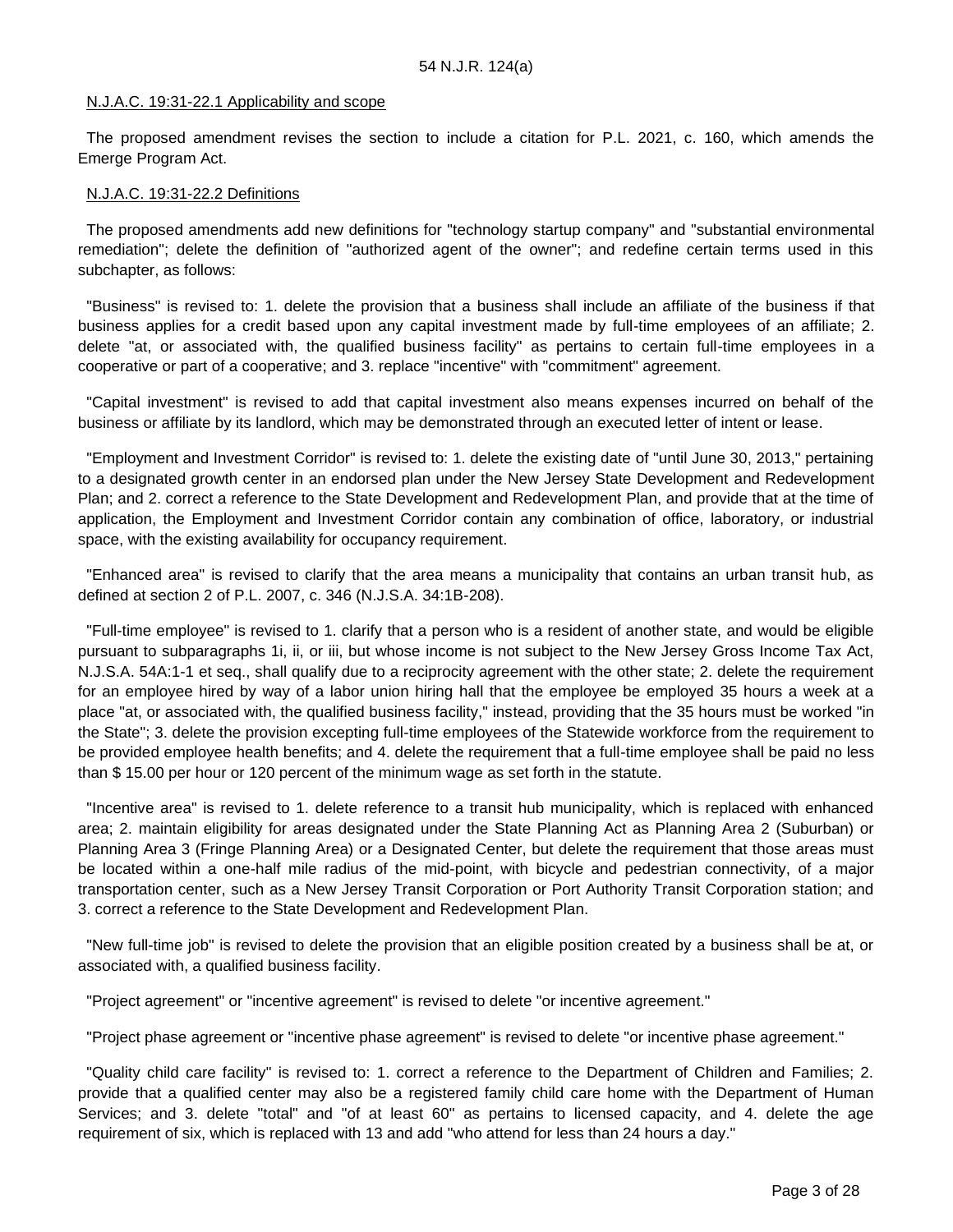"Retained full-time job" is revised to delete "or of being eliminated" as pertains to an eligible position that currently exists in New Jersey, is filled by a full-time employee, and which is at risk of being lost to another state or country due to potential relocation.

 "Statewide workforce" is revised to delete the provision that an eligible position shall be "at, or associated with, the qualified business facility."

#### N.J.A.C. 19:31-22.3 Eligibility criteria

The proposed amendments make changes in the following New Jersey Administrative Code provisions:

 At N.J.A.C. 19:31-22.3(b), replace "a business's authorized agent of the owner" with "the chief executive officer of the business or an equivalent officer."

At N.J.A.C. 19:31-22.3(b)2, replace "at, or associated with, the qualified business facility" with "in the State."

 At N.J.A.C. 19:31-22.3(b)5i, replace "transit hub municipality" with "an enhanced area" as pertains to the location of a qualified business facility regarding the required net positive benefit to the State.

At N.J.A.C. 19:31-22.3(b)5v, replace "incentive" with "commitment" agreement.

 At N.J.A.C. 19:31-22.3(b)5iv, replace "after" with "beyond," regarding the election of extended commitment period by the business for which the economic benefits shall be creditable by the Authority, and delete the provision that if the business makes this election, the net positive economic benefits calculated shall be additionally discounted by the Authority to reflect the uncertainty of the business's location after the commitment period expires.

 N.J.A.C. 19:31-22.3(b)8i(2), which pertains to instances in which the payment of prevailing wage shall not apply, is amended to be clear that the exception applies where the landlord is a party to the construction contract, building services contract, or both.

At N.J.A.C. 19:31-22.3(b)8i(3)ii, the amendment corrects statutory cross-references.

 Existing N.J.A.C. 19:31-22.3(c) addresses both required capital investment for some types of projects, and also building size requirements for other types of projects. The sentence related to qualification based on both retained full-time jobs and the size of the project being at least equal to the space occupied at the time of application is being eliminated.

 At N.J.A.C. 19:31-22.3(d)1, the amendment replaces "at, or associated with, the qualified business facility" with "in the State."

 The proposed amendment at N.J.A.C. 19:31-22.3(d)4 adds that, for a business eligible for tax credits for new fulltime jobs at paragraphs (d)2 or 3, the business shall also be eligible for retained full-time jobs in addition to the new full-time jobs if the business will retain 150 retained full-time jobs when locating in a government-restricted municipality, 250 retained full-time jobs when locating in a qualified incentive tract or enhanced area municipality, or 500 retained full-time jobs when locating anywhere else in the State.

 The proposed amendment at recodified N.J.A.C. 19:31-22.3(d)5 clarifies that a business that is not eligible at paragraphs (d)2, 3, or 4, but is locating in an "enhanced area," an existing qualified incentive tract, or a government-restricted municipality, shall be eligible for the greater of 500 "retained," rather than the existing "new," full-time jobs or the retained full-time jobs at the time of application.

 The proposed amendment at recodified N.J.A.C. 19:31-22.3(d)6 revises the cross-references to paragraphs (d)4 and 5 replaces "new" with "retained" as it pertains to full-time jobs or the business's retained full-time jobs at time of application.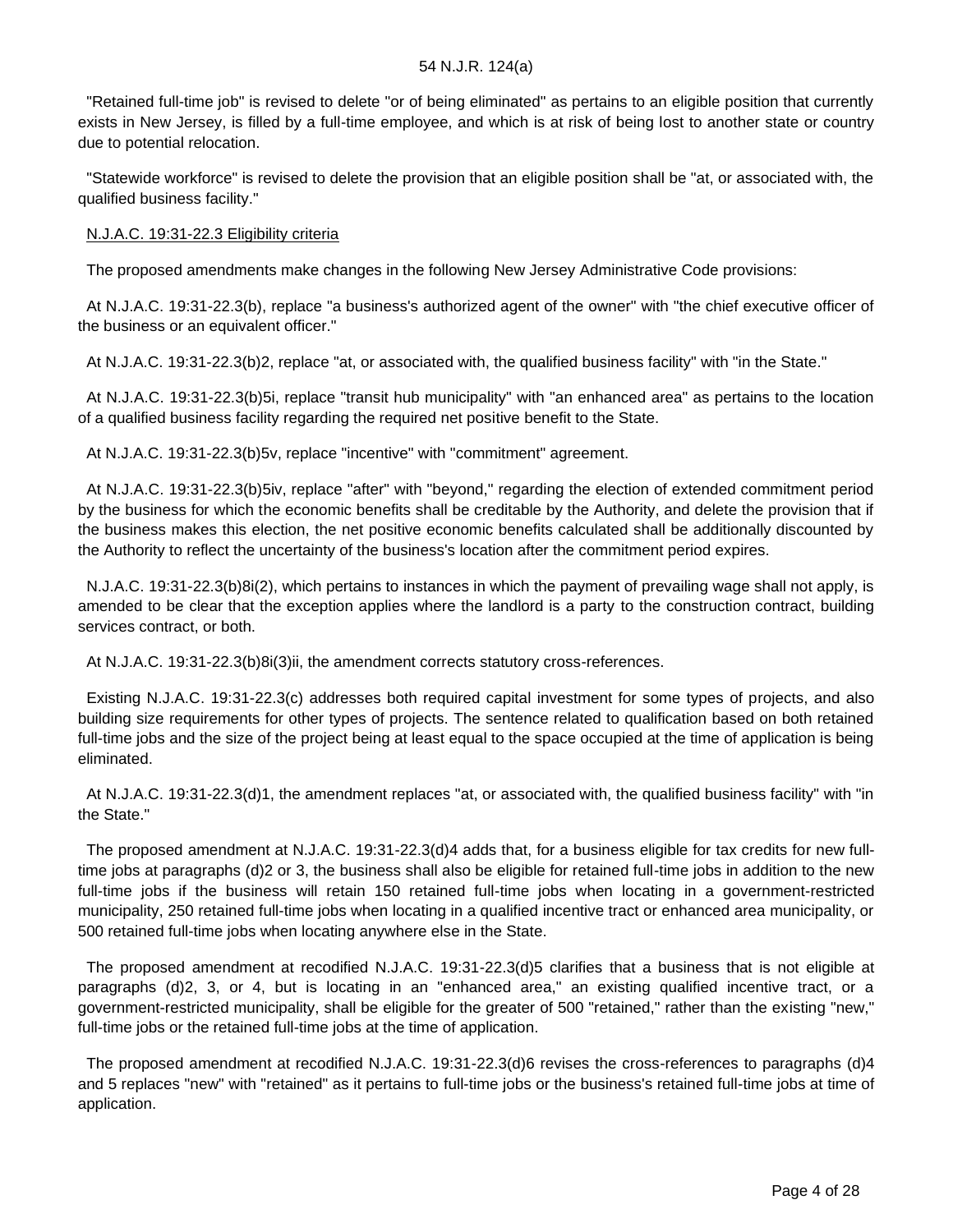The proposed amendment at N.J.A.C. 19:31-22.3(e) adds "and adhere to" regarding the requirements listed at paragraphs (e)1 and 2.

 The proposed amendment at N.J.A.C. 19:31-22.3(e)1 replaces "or" with "and" pertaining to the requirement for a plan that demonstrates that the qualified business facility is capable of accommodating more than half of the business's new and retained full-time employees. An additional change would delete the subsection (c) requirement that a project that is eligible based upon retained full-time jobs has to meet a requirement of accommodating all of the retained full-time employees at the facility.

 The proposed amendments at N.J.A.C. 19:31-22.3(e)2 replace "authorized agent of the owner" with "chief executive officer" of the business "or an equivalent officer"; and replaces the term "or" with "and," as it pertains to a certification that certain withholdings of new and retained full-time jobs are, and will be, subject to the New Jersey Gross Income Tax Act.

 The proposed amendment at N.J.A.C. 19:31-22.3(f) replaces "owner" and "authorized agent of the owner" with "chief executive officer" and "equivalent officer" of the business regarding the certification of certain factual representations.

#### N.J.A.C. 19:31-22.4 Restrictions

The proposed amendment at N.J.A.C. 19:31-22.4(a) replaces "an incentive" with "a commitment" agreement.

## N.J.A.C. 19:31-22.5 Application submission requirements

 At N.J.A.C. 19:31-22.5(a)1x, which pertains to a written certification of substantial good standing with the Department of Labor and Workforce Development, the Department of Environmental Protection, and the Department of the Treasury, 1. replace "owner" and "authorized agent of the owner" with "chief executive officer" and "an equivalent officer"; and 2. add that contractors or subcontractors that will perform work at the qualified business facility are registered as required pursuant to the Public Works Contractor Registration Act, P.L. 1999, c. 238 (N.J.S.A. 34:11-56.48 et seq.), have not been debarred by the Department of Labor and Workforce Development from engaging in or bidding on Public Works Contracts in the State, and possess a tax clearance certificate issued by the Division of Taxation in the Department of the Treasury.

 The proposed amendment at N.J.A.C. 19:31-22.5(a)2iv(1) replaces "owner" and "authorized agent of the owner" with "chief executive officer" and "an equivalent officer," as it pertains to the net positive economic benefit certification required therein.

 The proposed amendment at N.J.A.C. 19:31-22.5(a)2ix replaces "current" with "proposed" as pertains to in-State locations relating to certain documents to be provided.

 The proposed amendment at N.J.A.C. 19:31-22.5(a)3i deletes the requirement for a written certification by the owner of the eligible business, or an authorized agent of the owner that the eligible positions that are the subject of the application will be at, or associated with, the qualified business facility.

 The proposed amendment at N.J.A.C. 19:31-22.5(a)3ii replaces "at, or associated with, the qualified business facility" with "in the State."

 The proposed amendment at N.J.A.C. 19:31-22.5(a)4i replaces "at, or associated with, the qualified business facility" with "in the State."

 The proposed amendment at N.J.A.C. 19:31-22.5(d) replaces "owner" and "authorized agent of the owner" with "chief executive officer" and "equivalent officer," regarding the certification of certain information provided as part of an amended application or additional or supplemental factual representations prior to approval.

#### N.J.A.C. 19:31-22.6 Fees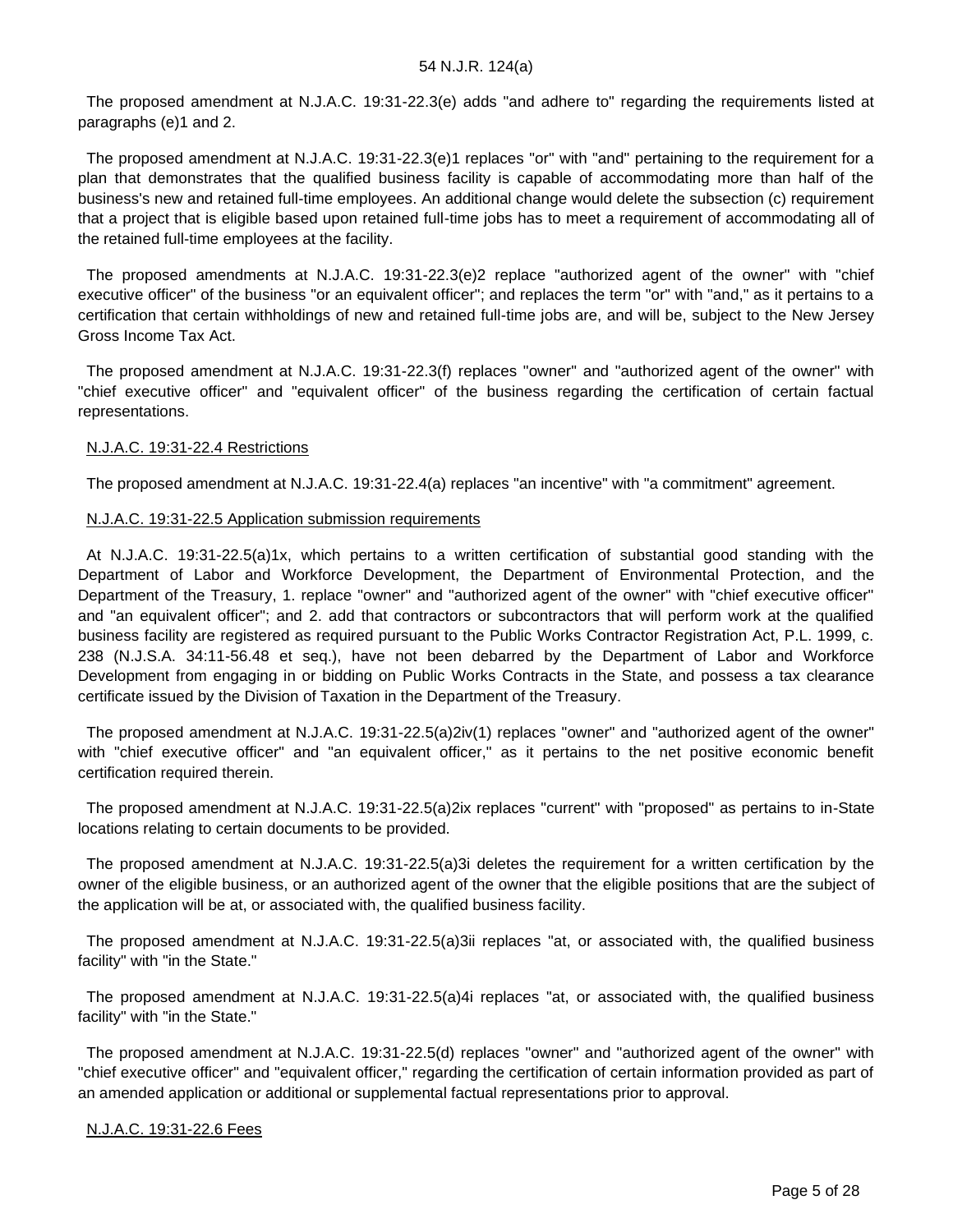Proposed new N.J.A.C. 19:31-22.6(a)4, (c)4, (d)4, (e)4, (f)4, (g)4, (h)4, and (i)4 establish new fees for mega projects that are defined as certain projects of special economic importance, resulting in creation of 500 or more new full-time jobs, capital investment of at least \$ 50,000,000 in a targeted industry and provision of opportunities to leverage leadership in a high-priority targeted industry.

 The proposed amendments at N.J.A.C. 19:31-22.6(i) replace "incentive" with "commitment" agreement as referenced in the existing provision regarding the termination fee.

#### N.J.A.C. 19:31-22.7 Review of completed application

 The proposed amendment at N.J.A.C. 19:31-22.7(c) replaces "will" with "shall" and deletes "compliance by being in," as it pertains to the confirmation of substantial good standing with certain State agencies, as listed.

 The proposed amendment at N.J.A.C. 19:31-22.7(c)3ii replaces "owner" and "authorized agent of the owner" with "chief executive officer" and "equivalent officer," as it pertains to the certification to be included in the non-binding letter of intent.

 The proposed amendment at N.J.A.C. 19:31-22.7(e) replaces "owner" and "authorized agent of the owner" with "chief executive officer" and "an equivalent officer," as it pertains to the certification as set forth at N.J.A.C. 19:31- 22.5(a)2iv.

#### N.J.A.C. 19:31-22.8 Determination of grant amount; bonus award

 In general, N.J.A.C. 19:31-22.8 provides for increased bonus amounts above the base tax credit for eligible businesses that meet any of several criteria.

 At N.J.A.C. 19:31-22.8(d)1, the word "distress" would be inserted to create a full reference to the Municipal Revitalization index score.

 The proposed amendments at N.J.A.C. 19:31-22.8(d)2 would reduce the bonus for additional investment from \$ 1,000 to \$ 500.00 per year for each additional amount of investment that exceeds the amount for eligibility by 40 percent, and reduces the maximum bonus to \$ 1,5000 from \$ 3,000 per year.

At N.J.A.C. 19:31-22.8(d)3, proposed amendments replace "commitment" with "eligibility" period.

At N.J.A.C. 19:31-22.8(d)3iii, "\$ 1000" to is revised to "1,000."

 The proposed amendments at N.J.A.C. 19:31-22.8(d)6 replace "that" with "with" and insert "in" as pertains to a business with certain employees in full-time positions at the project. Additional proposed amendments reduce the bonus relating to salary levels at the qualified project from \$ 250.00 to \$ 200.00 per year for the new or retained fulltime employees that are at the qualified business facility during the eligibility period for each 35 percent by which the project's median salary levels exceeds the county or government-restricted municipality median salary. The maximum increase would be reduced from \$ 1,500 to \$ 1,000 per year.

 N.J.A.C. 19:31-22.8(d)7, which provides a \$ 500.00 per year bonus for an eligible business with a qualified business facility located in a qualified incentive tract, would be deleted.

 Recodified N.J.A.C. 19:31-22.8(d)11 relates to eligible businesses that participate in a re-entry program for inmates. The proposed amendments would replace "agreement" with "active partnership" and clarifies that the \$ 500.00 per year bonus is also available to those that have previously entered an active partnership. In either case, the business must hire at least one full-time employee" from the re-entry program.

 Recodified N.J.A.C. 19:31-22.8(d)14 would be amended to add geo-thermal, wind, and any other renewable or distributed energy to the type of onsite energy that would qualify for a bonus of \$ 500.00 per year, provided it meets 50 percent of the business facility's electric supply needs.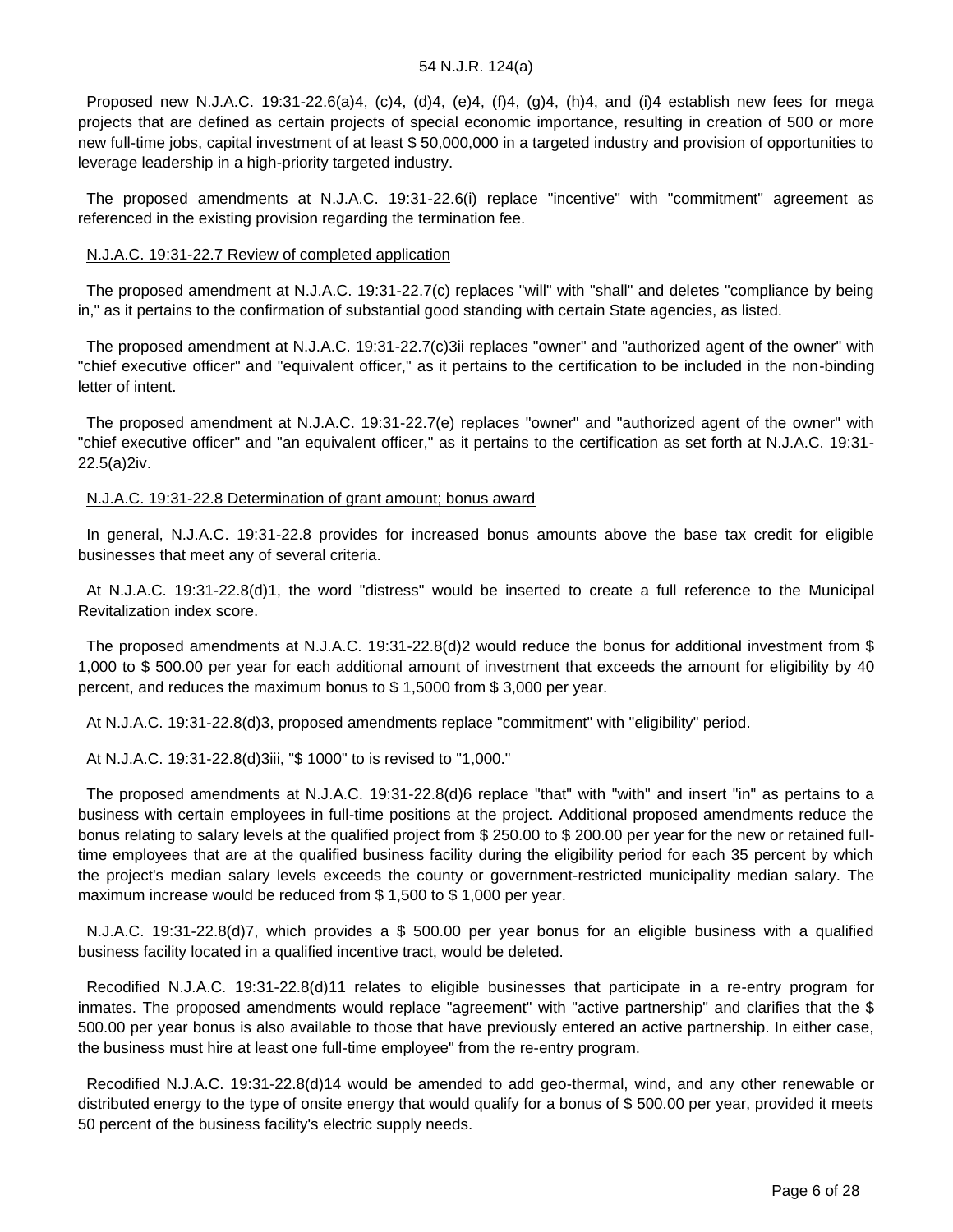Proposed new language at recodified N.J.A.C. 19:31-22.8(d)17 would clarify that the \$ 500.00 bonus would apply "for each new or retained full-time job" in eligible businesses where a third or more of the members of the governing board self-identify as members of an under-represented community.

 The proposed amendments at N.J.A.C. 19:31-22.8(f) would: 1. replace "at or associated with, the qualified business facility" with "subject to the project agreement"; 2. add language authorizing the percentage reduction of credits for a project in a government-restricted municipality where the median salary of the jobs subject to the agreement is less than the median salary in the municipality, based on how far below median the new jobs are; and 3. add language allowing the Authority to withhold credits entirely where the jobs otherwise subject to the project agreement are 30 percent more below median salary for full-time workers in the county or government-restricted municipality at issue.

 The proposed amendment at N.J.A.C. 19:31-22.8(h) replaces "current" with "proposed," as it pertains to the reference to certain in-State locations.

#### N.J.A.C. 19:31-22.9 Approval letter and commitment agreement

 The proposed amendment at N.J.A.C. 19:31-22.9(b)2 replaces "an incentive" with "a project," as it pertains to phase agreement and "incentive" with "commitment" agreement, respectively.

 The proposed amendments to the requirement at N.J.A.C. 19:31-22.9(b)8, that the eligible business must meet agreement requirements at P.L. 2020, c. 156, clarify that the "good standing" representations refer to "the Department of Environmental Protection, Department of Labor and Workforce Development, and the Department of the Treasury." The proposed amendments also add language requiring "a practical corrective action plan" with the departments, where the Department deems appropriate. The amendments delete the language "or meets the agreement requirements at paragraph (1) of subsection b. of section 71 of P.L. 2020, c. 156 and N.J.A.C. 19:31- 22.7(c)1."

 At N.J.A.C. 19:31-22.9(b)10, new language has been added to make clear that the Authority may confirm with the referenced agencies, "that each contractor or subcontractor performing work at the qualified business facility is registered as required by the Public Works Contractor Registration Act, P.L. 1999, c. 238 (N.J.S.A. 34:11-56.48 et seq.), has not been debarred by Department of Labor and Workforce Development from engaging in or bidding on Public Works Contracts in the State, and possesses a tax clearance certificate issued by the Division of Taxation in the Department of the Treasury."

 At N.J.A.C. 19:31-22.9(b)11, which pertains to certain instances in which the eligible business is not in good standing nor entered into an agreement with the agencies referenced above and has been given written notice thereof, the proposed amendment replaces "Authority" and "suspend" with "eligible business" and "forfeit" regarding the issuance of tax credits pending the resolution of the "underlying" violations "or other issues" and deletes "or noncompliance, or if the violation(s) or noncompliance remain unresolved and the suspension continues for two years, then, at the Authority's sole option, the eligible business may forfeit the tax credit for those years; relating thereto."

 The proposed amendment at N.J.A.C. 19:31-22.9(c)6i would revise two cross-references from N.J.A.C. 19:31- 22.10(a)5 to (a)3.

 The proposed amendment at N.J.A.C. 19:31-22.9(c)8, which pertains to the instance that an eligible business shall not be required to enter into a community benefits agreement if the eligible business submits certain documentation to the Authority that documents that the local government agrees that there is already an equivalent agreement in place, replaces "redevelopment agreement" with "approval letter from the Authority or a redevelopment agreement applicable to the qualified business facility, provided that the approval letter or redevelopment agreement" and adds that the approval letter or redevelopment agreement "includes provisions that meet or exceed the standards required for a community benefits agreement in this subsection, as determined by the Chief Executive Officer pursuant to rules adopted by the Authority."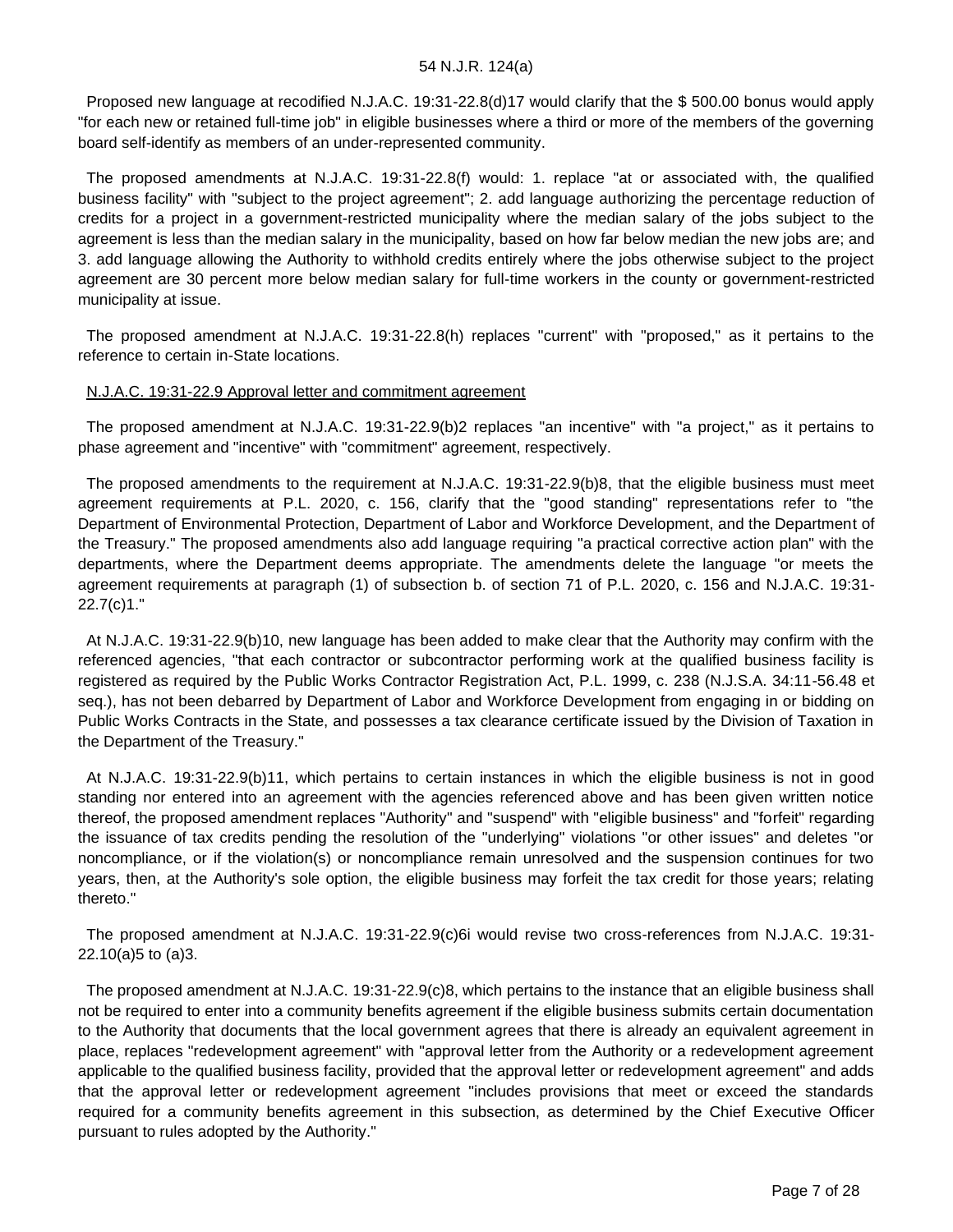The proposed amendments at N.J.A.C. 19:31-22.9(d) replace "completion" with "certification," as it relates to the date upon which certification shall occur following any extensions for certifications following approval of the application.

 The proposed amendment at N.J.A.C. 19:31-22.9(g) would replace "owner" with "chief executive officer" and "authorized agent of the owner" with "equivalent officer," pertaining to any submission required by the Authority pursuant to the approval letter or certifications at N.J.A.C. 19:31-22.9(f).

### N.J.A.C. 19:31-22.10 Reporting requirements and annual reports

 The proposed amendments at N.J.A.C. 19:31-22.10(a)1i and ii replace "at, or associated with, the qualified business facility" with "in the State" regarding certain information to be provided in the annual report submitted by the business.

 Proposed new N.J.A.C. 19:31-22.10(a)3 provides that, as part of the annual report, the eligible business shall confirm that each contractor or subcontractor performing work at the qualified business facility is registered as required by the Public Works Contractor Registration Act, has not been debarred by the Department of Labor and Workforce Development from engaging in or bidding on Public Works Contracts in the State, and possesses a tax clearance certificate issued by the Division of Taxation in the Department of the Treasury.

 The proposed amendments at N.J.A.C. 19:31-22.10(c) would replace "owner" with "chief executive officer" and "authorized agent of the owner" with "equivalent officer" regarding certain information to be certified to pursuant to subsection (a).

## N.J.A.C. 19:31-22.11 Tax credit amount; application and allocation of the tax credit

 The proposed amendments at N.J.A.C. 19:31-22.11(f) clarify that the provision that the credit certificate or credit transfer certificate may be surrendered to the Division of Taxation in the Department of the Treasury for a cash payment equal to 90 percent of the amount of tax credits evidenced by the certificate, in addition to other requirements, applies when "the credit certificate or credit transfer certificate has not been sold or assigned previously."

#### N.J.A.C. 19:31-22.14 Reduction and forfeiture of tax credits

 Consistent with other amendments, the proposed amendments at N.J.A.C. 19:31-22.14(b) and (c) replace "at, or associated with, the qualified business facility," with "subject to the project agreement" and "commitment" with "project" pertaining to the provision for certain new full-time employees employed by the eligible business that, if reduced as detailed in the subsection, may result in the reevaluation of the net positive economic benefit of the project and reduction of the size of the award accordingly.

 The proposed amendments at N.J.A.C. 19:31-22.14(h) clarify that any funds recaptured pursuant to this section, including penalties and interest, shall be net of costs incurred by the Authority.

#### N.J.A.C. 19:31-22.15 Effect of sale or lease of qualified facilities and relocation of qualified business facility

The proposed amendments at N.J.A.C. 19:31-22.15(b) revise the exemption that shall be applied for a small business to delete "or an eligible business engaged primarily in a targeted industry with less than 50 employees at application" as the term "small business" is already defined as being engaged primarily in a targeted industry, and the 50 employees cap was deleted by P.L. 2021, c. 160. In addition, the term "new cost benefit analyses" would be replaced with "cost comparison of the originally approved location and the alternate qualified business facility," as required for certain instances wherein an eligible business may change the location of the qualified business facility before certification of the capital investment.

#### N.J.A.C. 19:31-22.16 Affirmative action and prevailing wage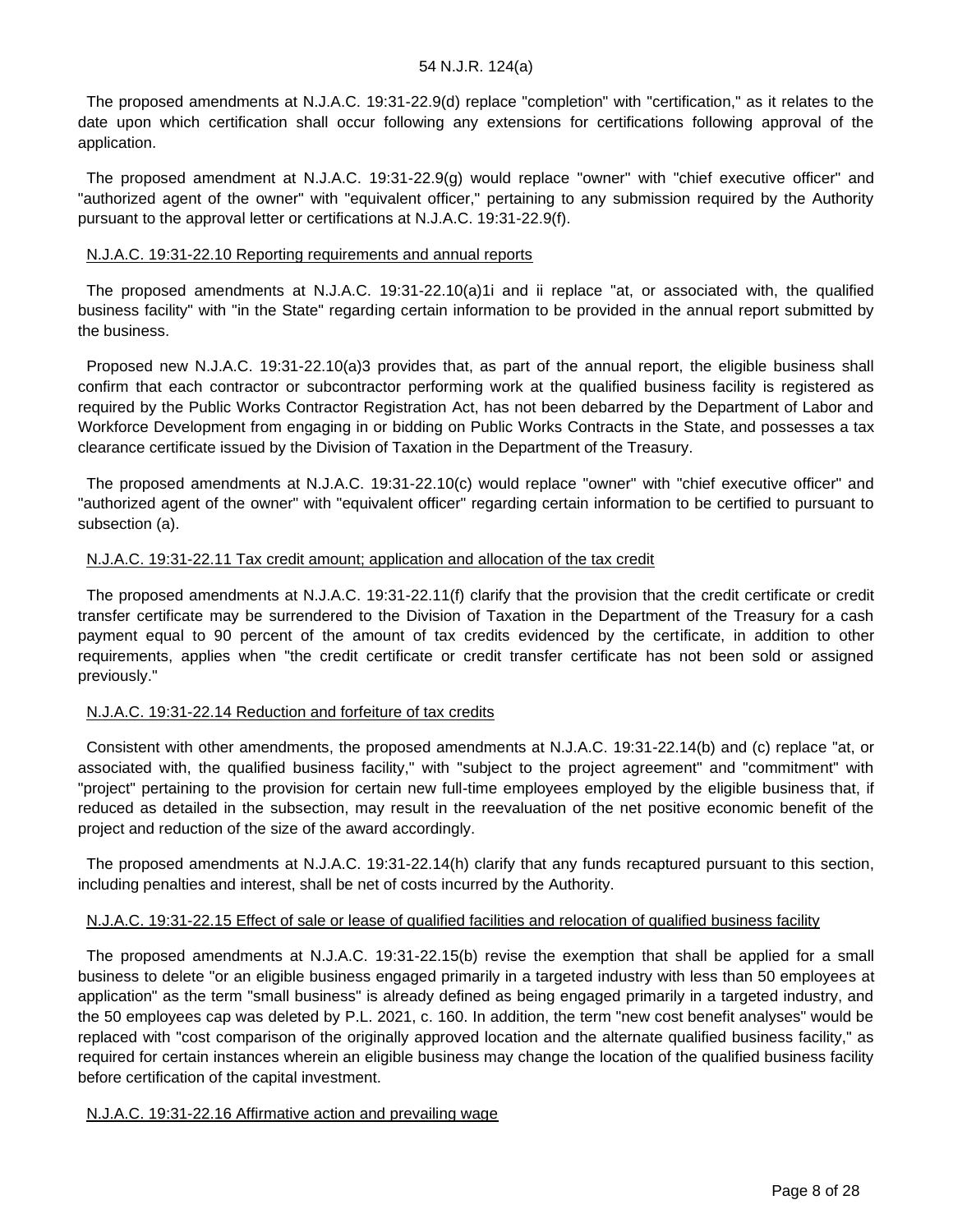Proposed new N.J.A.C. 19:31-22.16(a), (b), and (c) replaces the existing section to: 1. more accurately delineate the Authority's requirements related to affirmative action and prevailing wage, making clear that they apply for two years after the first certificate of compliance is issued; and 2. clarify that during the commitment period, the application of the prevailing wage shall apply to building services at the qualified business facility pursuant to N.J.A.C. 19:31-22.3(b)8.

 As the Authority has provided a 60-day comment period on this notice of proposal, this notice is excepted from the rulemaking calendar requirement pursuant to N.J.A.C. 1:30-3.3(a)5.

#### **Social Impact**

 The proposed amendments, new rule, and repeal, which revise the Emerge program to encourage economic development, job creation, and the retention of significant numbers of jobs in imminent danger of leaving the State, are intended to have a positive social impact.

 The Emerge program is a key component of the State's broader economic development plan, which balances economic impact, for example, stimulating high-quality job growth and private sector investment, with a focus on increasing equity and opportunity for all. This strategy is clearly demonstrated in the Economic Recovery Act of 2020's overall approach, which establishes or amends 15 different programs with varying development objectives. While the Emerge program is primarily focused on job creation, other programs more directly address areas, such as community development, small and micro business support, and other critical social issues, such as food security. Attracting high-quality jobs and private sector investments into the State helps bolster long-term revenues and deepens the State's base of responsible corporate partners, all of which will reinforce the State's social initiatives.

 In addition, within the Emerge program, there are a number of features that directly focus on social improvement. For example, the program includes policy-tied bonuses to incentivize companies to establish prisoner re-entry programs, provide subsidized childcare for employees, and support local workforce development. The program also requires community benefits agreements for all projects over \$ 10,000,000, fostering stronger relationships between companies and their communities and supporting programs, such as youth development, workforce training, and free services to underserved communities in and around the project location. Further, the program creates a Recovery Infrastructure Fund where businesses can meet their capital investment requirement by contributing to a fund for local infrastructure projects in the municipality hosting the project.

 The program also includes fiscal protections to ensure transparency, equity, and faithful stewardship of taxpayer dollars; including, an inducement provision that enables the Authority to size awards to the amount necessary to induce the project to be sited in New Jersey.

#### **Economic Impact**

 The proposed amendments, new rule, and repeal are intended to bolster the State's economy by stimulating new high-quality economic development. The Emerge program is the primary job creation and large-scale retention tool in the New Jersey Economic Recovery Act of 2020. It specifically encourages economic development in the State's priority sectors, which have a high economic spill-over effect into other parts of the economy. In other words, these sectors tend to sell goods and services outside of the State's borders, thereby bringing cash into the State and fueling broader economic growth and vibrancy.

 In addition, most projects participating in the Emerge program will have a minimum requirement for private capital investment. This private capital investment is, by definition, a durable and sustainable investment in the State's economic infrastructure. These investments will support long-term job creation opportunities after tax credits have been fully utilized, even if a given project does not meet its full potential.

 Further, the proposed amendments, new rule, and repeal require that the only projects that will provide the State a positive long-term economic benefit can participate in the Emerge program. This means that while taxpayers may provide short-term tax credits to attract a project to the State, that project is committed to operating in the State long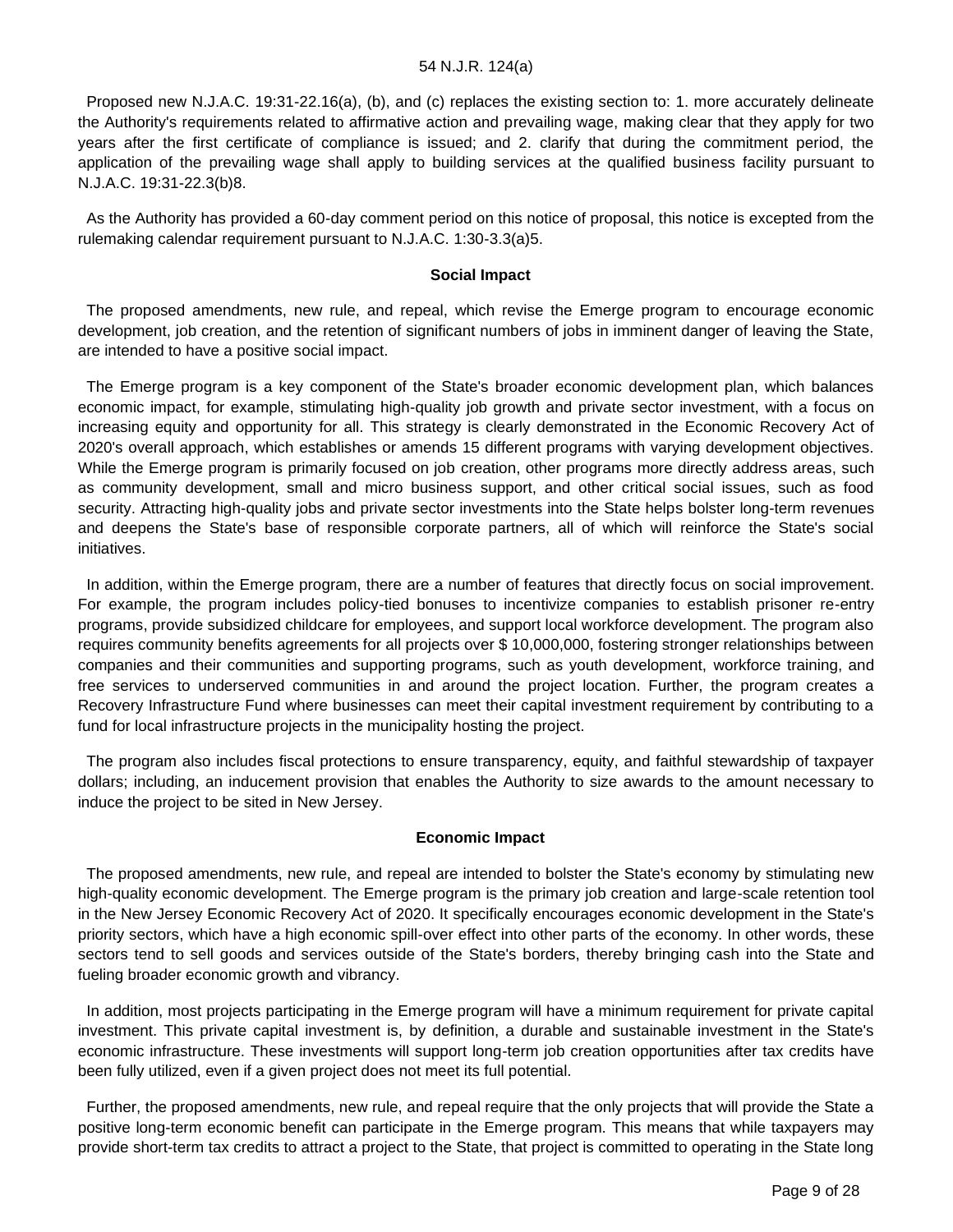enough to pay back two to four times the value of those credits through State payroll, sales, and other taxes. Additionally, the fact that jobs must be created and capital improvements completed before tax credits are provided to approved businesses, along with robust recapture and repayment provisions if the businesses fail to meet their long-term obligations, ensure substantial economic protections within the program.

#### **Federal Standards Statement**

 A Federal standards analysis is not required because the proposed amendments, new rule, and repeal are not subject to any Federal requirements or standards.

#### **Jobs Impact**

 The core focus of the Emerge program is to attract new private sector jobs into the New Jersey economy. In addition, the proposed amendments, new rule, and repeal provide for the ability to also support projects that would retain a significant amount of private sector jobs that are at risk of being relocated to another state. The capital investment requirements of the program, which focus on new construction and refurbishment of industrial, office, and research and development properties, also ensure that participating projects will stimulate job growth in the building trades.

 The Emerge program is a pay-for-performance program where tax credits are only provided to applicants once a project is fully executed, including completing required capital investments and creating jobs.

 The Economic Recovery Act of 2020 creates a shared program cap between the Emerge program and the Aspire program of \$ 1.1 billion per year; however, actual cap usage will primarily be driven by the volume of approved applicants and individual per-job caps within the program. Prior to implementation, it is not possible to accurately forecast the number of jobs that will be supported by the Emerge program; but the Act and the rules provide a series of transparency measures to ensure regular reporting of the number of jobs created, including bi-annual program evaluation reports.

#### **Agriculture Industry Impact**

 The proposed amendments, new rule, and repeal may have a positive impact on the agricultural industry, which includes aquaculture and fisheries, through the targeted industry inclusion of the non-retail food and beverages industry. Specifically, an eligible business of the Emerge program may be within the agricultural industry through involvement with research and development activities that advance agricultural food innovation technologies. As a result, new or advanced technologies may benefit the State's agricultural industry operations for the production, processing, preservation, and distribution of raw agricultural goods into consumer food products.

#### **Regulatory Flexibility Analysis**

 The proposed amendments, new rule, and repeal may impose reporting, recordkeeping, or other compliance requirements on small businesses, as defined in the Regulatory Flexibility Act, N.J.S.A. 52:14B-16 et seq., however, any costs will be minimal and fully offset by the amount of financial assistance received. The proposed fees for the program are intended to ensure a source of necessary administrative fee revenue for NJEDA to more fully cover the costs of the program.

 Further, the proposed amendments, new rule, and repeal create significant new flexibilities and supports for small businesses to participate in the program, as compared to the State's previous jobs-based tax credit programs. For example, businesses in targeted industries with less than 100 full-time equivalent employees at the time of application do not have minimum capital investment requirements, have lower minimum job requirements, and can more easily move their project's location to support accelerated growth.

 In addition, the proposed amendments, new rule, and repeal provide new features that allow approved applicants to use third-party, independent certified public accounting firms to support the tax credit certification process. This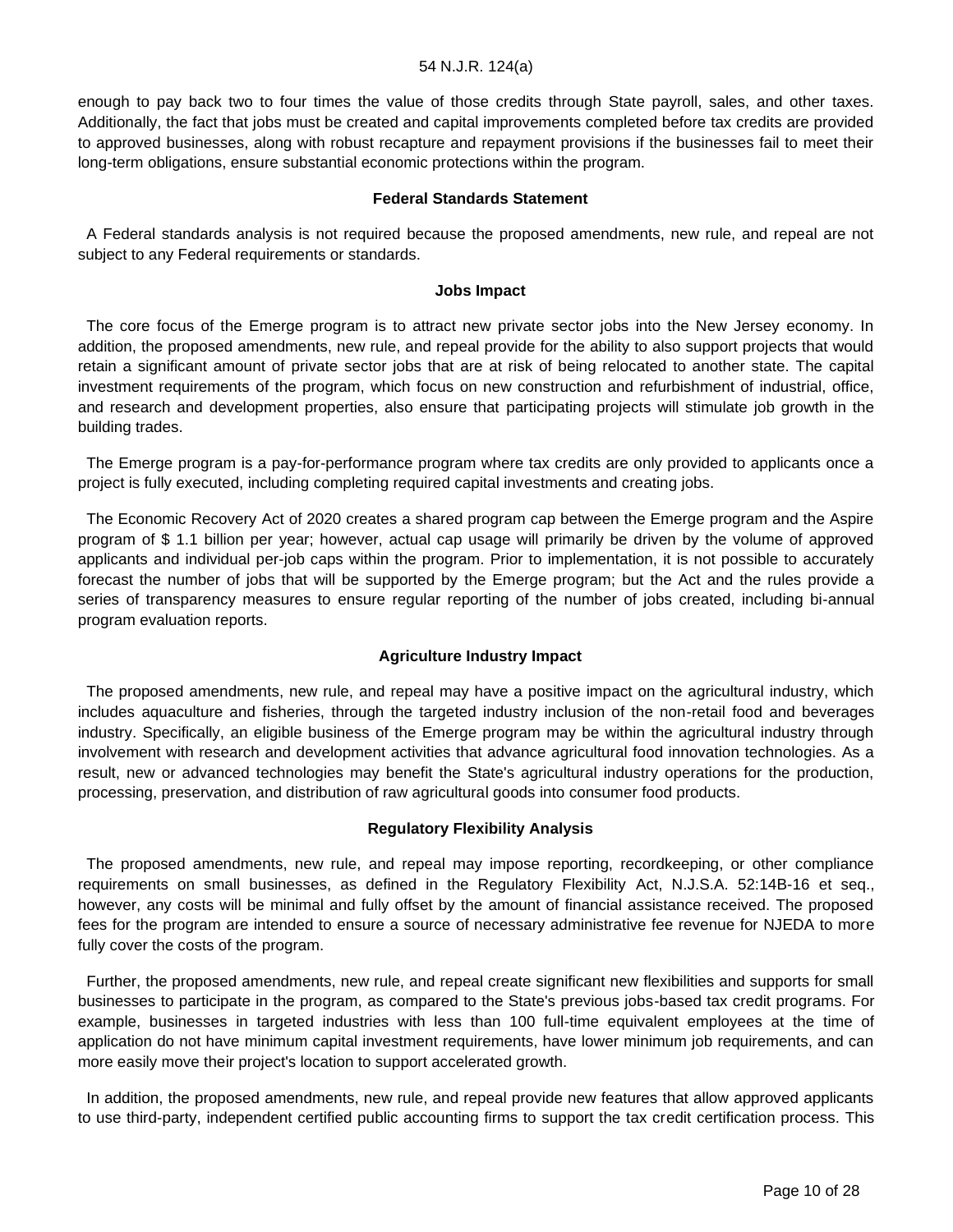change is meant to improve regulatory compliance processes for all businesses and the Authority. The specific reporting, recordkeeping, and compliance requirements are discussed in the Summary above.

#### **Housing Affordability Impact Analysis**

 The proposed amendments, new rule, and repeal will not have an impact on the affordability of housing in the State and will not impact the amount or cost of housing units, including multi-family rental housing and for-sale housing in the State. The proposed amendments, new rule, and repeal revise the Emerge program, which provides incentives to encourage economic development, job creation, and the retention of significant numbers of jobs in imminent danger of leaving the State.

#### **Smart Growth Development Impact Analysis**

 The proposed amendments, new rule, and repeal will not impact the number of housing units or result in any increase or decrease in the average cost of housing in Planning Areas 1 or 2, or within designated centers, under the State Development and Redevelopment Plan. The proposed amendments, new rule, and repeal revise the Emerge program which provides incentives to encourage economic development, job creation, and the retention of significant numbers of jobs in imminent danger of leaving the State.

#### **Racial and Ethnic Community Criminal Justice and Public Safety Impact**

 The proposed amendments, new rule, and repeal will not have an impact on pretrial detention, sentencing, probation, or parole policies concerning juveniles and adults in the State.

**Full text** of the proposal follows (additions indicated in boldface **thus**; deletions indicated in brackets [thus]):

#### SUBCHAPTER 22. EMERGE [PROGRAM RULES]

#### 19:31-22.1 Applicability and scope

 The rules in this subchapter are promulgated by the New Jersey Economic Development Authority to implement the provisions of the New Jersey Economic Recovery Act of 2020, establishing the Emerge Program Act (Act), sections 68 through 81 of P.L. 2020, c. 156**, as amended by P.L. 2021, c. 160**. The Act authorizes the Authority to administer the program to encourage economic development, job creation, and the retention of significant numbers of jobs in imminent danger of leaving the State. The Authority Board may approve the award of tax credits to a business upon application of the business demonstrating its eligibility under the Act and this subchapter and following the execution of a letter of intent and the payment of fees, subject to the limitations set forth in this subchapter. The value of all tax credits approved by the Authority for businesses eligible pursuant to section 71 of P.L. 2020, c. 156 shall be subject to the limitations set forth [in] **at** section 98 of P.L. 2020, c. 156.

#### 19:31-22.2 Definitions

 The following words and terms, as used in this subchapter, shall have the following meanings, unless the context clearly indicates otherwise.

. . .

 ["Authorized agent of the owner" means the chief executive officer or equivalent officer for North American operations of the business.]

. . .

 "Business" means an applicant proposing to own or lease premises in a qualified business facility that is: a corporation that is subject to the tax imposed pursuant to section 5 of P.L. 1945, c. 162 (N.J.S.A. 54:10A-5); sections 2 and 3 of P.L. 1945, c. 132 (N.J.S.A. 54:18A-2 and 54:18A-3); section 1 of P.L. 1950, c. 231 (N.J.S.A. 17:32-15); or N.J.S.A. 17B:23-5, or is a partnership, S corporation, limited liability company, or non-profit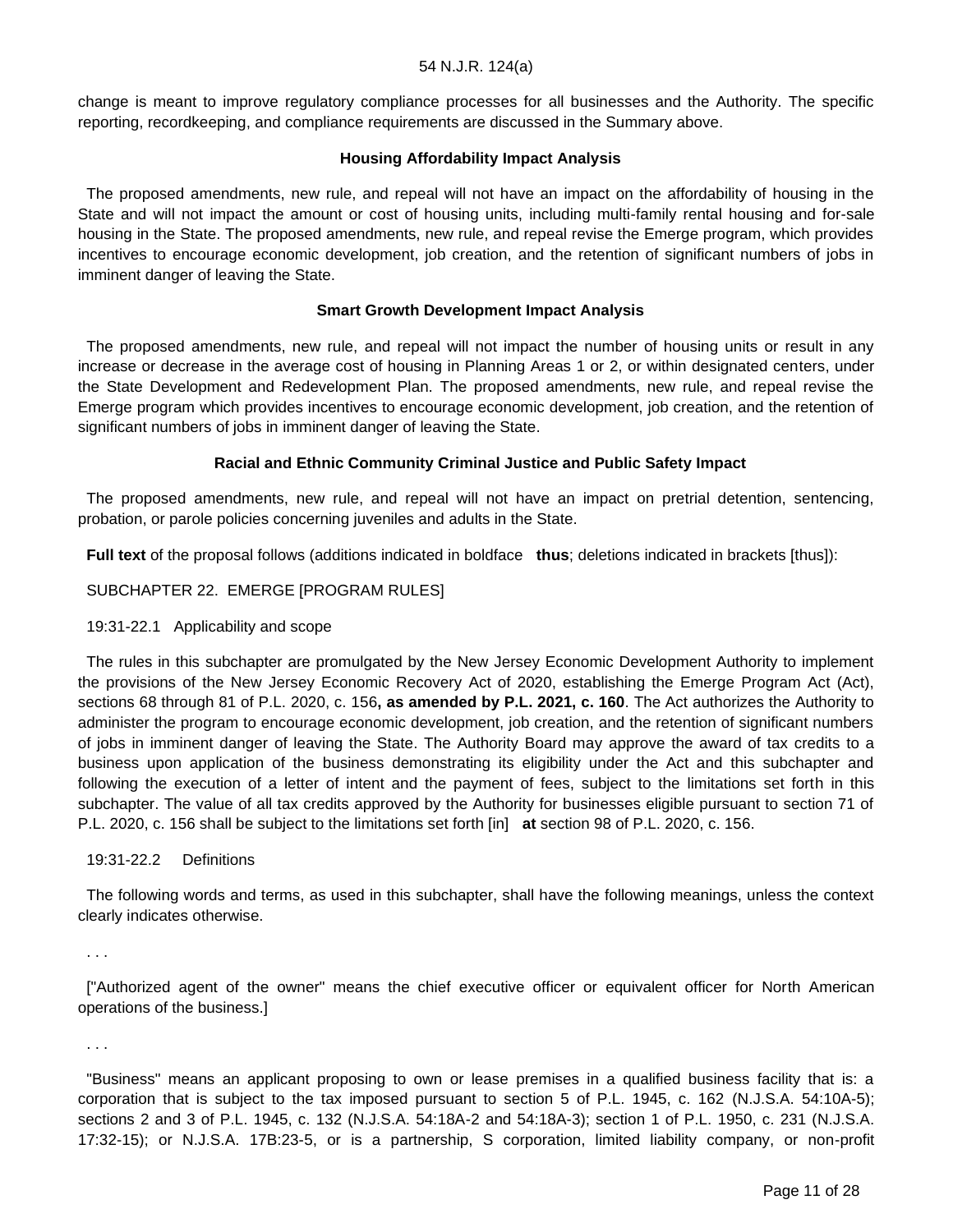corporation. [A business shall include an affiliate of the business if that business applies for a credit based upon any capital investment made by full-time employees of an affiliate.] If the business or tenant is a cooperative or part of a cooperative, then the cooperative may qualify for credits by counting the full-time employees and capital investments of its member organizations, and the cooperative may distribute credits to its member organizations. If the business or tenant is a cooperative that leases to its member organizations, the lease shall be treated as a lease to an affiliate or affiliates. After approval by the Board of the award, if the business transfers the project, in whole or in part, or the business merges into another company, a business shall include a successor, as determined by the Authority in its sole discretion, to the business and a successor, as determined by the Authority in its sole discretion, to an affiliate of the business if the business applied for a credit based upon any capital investment made by full-time employees of the affiliate, provided any successor must execute the [incentive] **commitment** agreement, which shall include: the obligation to not reduce the number of full-time employees in the successor's Statewide employment in the last tax period prior to the approval of the award; an agreement that all parties to the [incentive] **commitment** agreement are jointly and severally liable under the [incentive] **commitment** agreement; and an acknowledgment that the tax credit will be allocated to each party to the [incentive] **commitment** agreement in accordance with the number of full-time employees that each employs [at, or associated with, the qualified business facility].

 "Capital investment" means expenses that a business or an affiliate of the business incurs**, or is incurred, on behalf of the business or affiliate by its landlord, which may be demonstrated through an executed letter of intent or lease,** following the submission of a complete application to the Authority pursuant to section 72 of P.L. 2020, c. 156 and N.J.A.C. 19:31-22.5, but prior to the project completion date, as shall be defined in the project agreement, for:

1.-3. (No change.)

. . .

 "Employment and Investment Corridor" means the portions of the qualified incentive area that are not located within a distressed municipality and which:

 1. Are designated pursuant to the State Planning Act, P.L. 1985, c. 398 (N.J.S.A. 52:18A-196 et seq.), as Planning Area 1 (Metropolitan), Planning Area 2 (Suburban), a designated center under the State Development and Redevelopment Plan, or a designated growth center in an endorsed plan [until June 30, 2013], or until the State Planning Commission revises and readopts New Jersey's State [Strategic] **Development and Redevelopment** Plan and adopts rules to revise this definition;

2.-3. (No change.)

4. At the time of application, contain:

 i. A vacant commercial building or campus having over 400,000 square feet of office, laboratory, or industrial space, **or any combination of office, laboratory, or industrial space,** available for occupancy for a period of over one year, provided that "employment and investment corridor" shall no longer include the building or campus when there is less than 400,000 square feet of vacant space; or

ii. (No change.)

 "Enhanced area" means **a municipality that contains** an urban transit hub**,** as defined at section 2 of P.L. 2007, c. 346 (N.J.S.A. 34:1B-208); the five municipalities with the highest poverty rates according to the 2017 Municipal Revitalization Index; and the three municipalities with the highest percentage of Supplemental Nutrition Assistance Program recipients according to the 2017 Municipal Revitalization Index.

"Full-time employee" means:

1. A person: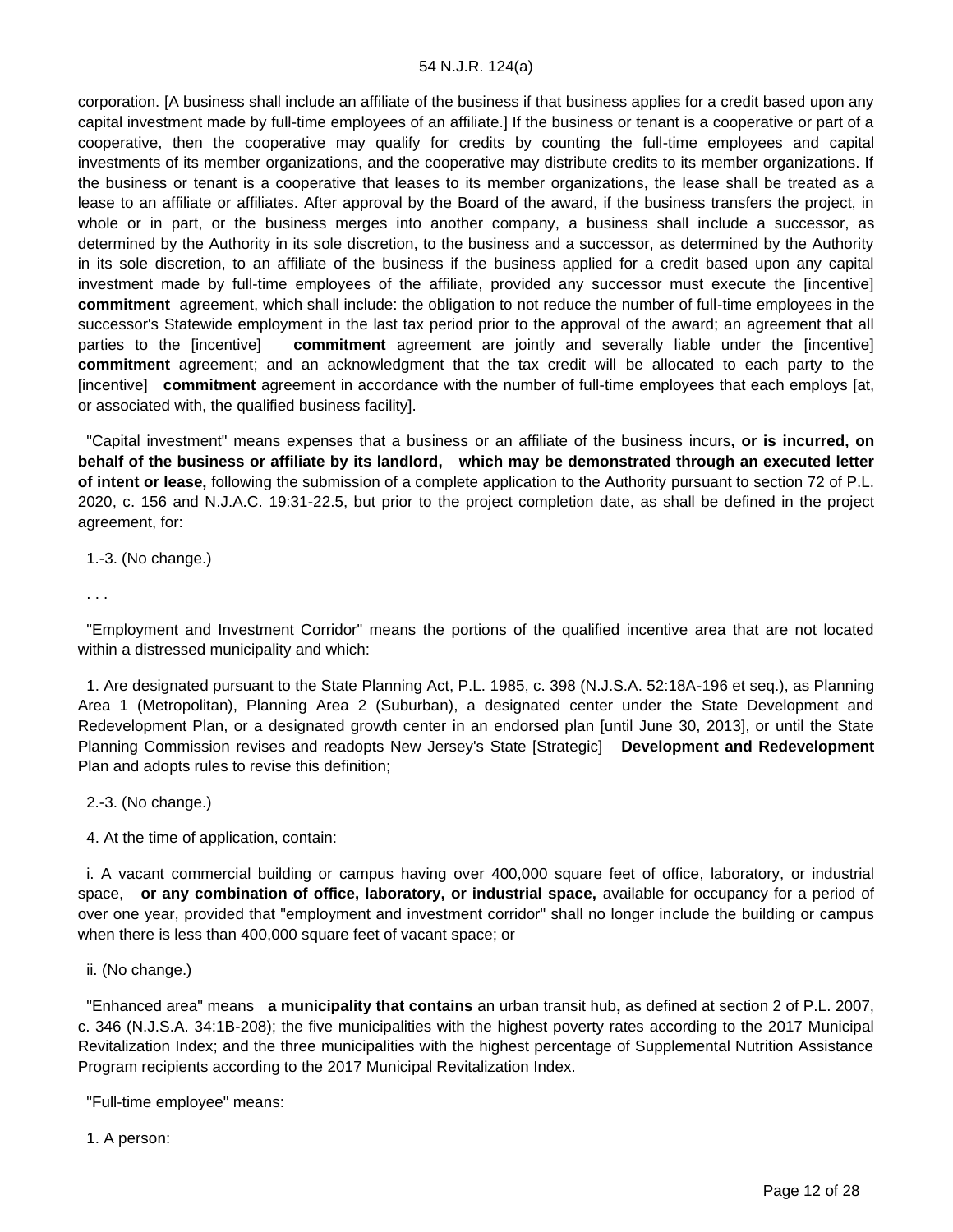i.-iii. (No change.)

 iv. Who is a resident of another state, and would be eligible pursuant to subparagraphs 1i, ii, or iii above, but whose income is not subject to the New Jersey Gross Income Tax Act, N.J.S.A. 54A:1-1 et seq.**, due to a reciprocity agreement with the other state**; or

 v. The Authority may determine a different number of hours a week or other standard of service generally accepted by custom or practice as full-time employment for subparagraphs 1i, ii, or iii above. A "full-time employee" shall include, but shall not be limited to, an employee who has been hired by way of a labor union hiring hall, or its equivalent, provided that the 35 hours of employment per week [at, or associated with, the qualified business facility] **in the State** shall constitute one "full-time employee," regardless of whether or not the hours of work were performed by one or more persons;

 2. A "full time employee" further means a person eligible pursuant to paragraph 1 above who, [except for purposes of the Statewide workforce, and] as evidenced by documentation acceptable to the Authority**,** [:

 i. Is] **is** provided, by the business, no later than 90 days of hire, employee health benefits under a health benefits plan authorized pursuant to State or Federal law; provided, however, that with respect to a logistics, manufacturing, energy, defense, aviation, or maritime business, excluding primarily warehouse or distribution operations, located in a port district having a container terminal, the requirement that employee health benefits are to be provided shall be deemed to be satisfied if the benefits are provided in accordance with industry practice by a third party obligated to provide such benefits pursuant to a collective bargaining agreement; and

 [ii. Is paid no less than \$ 15.00 per hour or 120 percent of the minimum wage fixed under subsection a. of section 5 of P.L. 1966, c. 113 (N.J.S.A. 34:11-56a4), whichever is higher;]

3.-4. (No change.)

. . .

"Incentive area" means:

1.-2. (No change.)

3. A distressed municipality or [transit hub municipality or] **enhanced area**;

 4. An area designated pursuant to the State Planning Act, P.L. 1985, c. 398 (N.J.S.A. 52:18A-196 et seq.), as Planning Area 1 (Metropolitan), Planning Area 2 (Suburban), Planning Area 3 (Fringe Planning Area); or a Designated Center under the State Development and Redevelopment Plan[, provided an area designated as Planning Area 2 (Suburban) or Planning Area 3 (Fringe Planning Area) or a Designated Center shall be located within a one-half mile radius of the mid-point, with bicycle and pedestrian connectivity, of a New Jersey Transit Corporation, Port Authority Transit Corporation, or Port Authority Trans-Hudson Corporation rail, bus, or ferry station, including all light rail stations, or a high frequency bus stop as certified by the New Jersey Transit Corporation];

5.-9. (No change.)

 10. An area located within an area designated pursuant to the State Planning Act, P.L. 1985, c. 398 (N.J.S.A. 52:18A-196 et seq.), as Planning Area 4A (Rural Planning Area), Planning Area 4B (Rural/Environmentally Sensitive), or Planning Area 5 (Environmentally Sensitive), so long as that area designated as Planning Area 4A (Rural Planning Area), Planning Area 4B (Rural/Environmentally Sensitive), or Planning Area 5 (Environmentally Sensitive) is located within:

i. (No change.)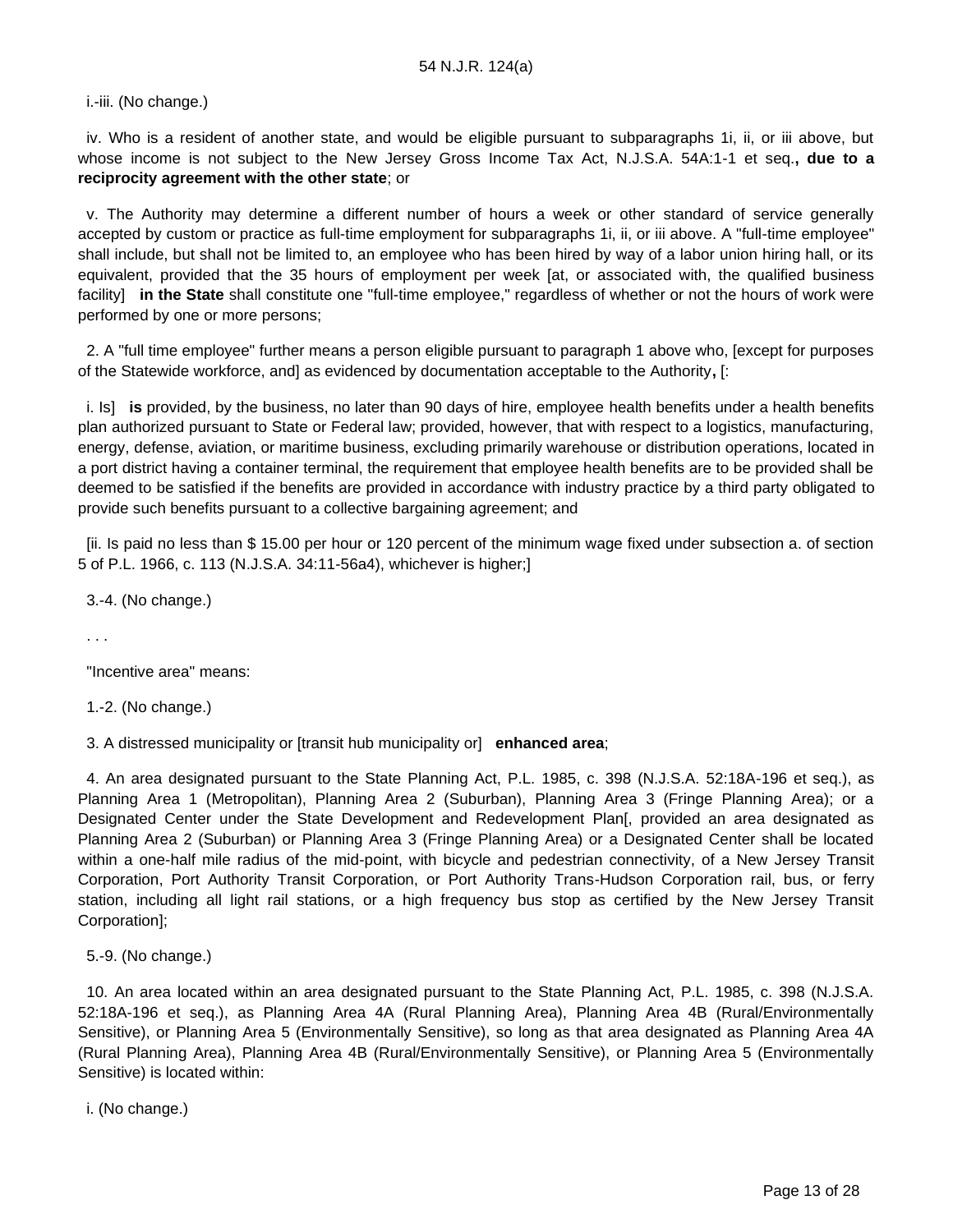ii. A designated growth center in an endorsed plan until the State Planning Commission revises and readopts New Jersey's State [Strategic] **Development and Redevelopment** Plan and adopts rules to revise this definition as it pertains to Statewide Planning Areas;

iii.-v. (No change.)

11. (No change.)

. . .

 "New full-time job" means an eligible position that did not previously exist in this State created by a business [at, or associated with, a qualified business facility]. For the purposes of determining the number of new full-time jobs, the eligible positions of an affiliate shall be considered eligible positions of the business.

. . .

 "Project agreement" [or "incentive agreement"] means the approval letter and the commitment agreement executed between an eligible business and the Authority, which together set forth the terms and conditions under which the eligible business may receive the tax credit award authorized by the Board pursuant to the Emerge program.

 "Project phase agreement" [or "incentive phase agreement"] means a sub-agreement of the project agreement that governs the timing, capital investment, employment levels, and other details of the respective phase.

. . .

 "Quality child care facility" means a child care center licensed by the Department of Children and Families **or a family child care home registered with the Department of Human Services**, operating continuously, which has not been subject to an enforcement action, and which has and maintains a [total] licensed capacity [of at least 60] **for** children age [six] **13** years or younger **who attend for less than 24 hours a day**.

. . .

 "Retained full-time job" means an eligible position that currently exists in this State and is filled by a full-time employee, but which, because of a potential relocation by the business, is at risk of being lost to another state or country[, or of being eliminated]. For the purposes of determining the number of retained full-time jobs, the eligible positions of an affiliate shall be considered eligible positions of the business.

. . .

. . .

 "Statewide workforce" means the total number of full-time employees in the Statewide workforce of the business and any affiliate of the business, if the affiliate contributes any capital investment or full-time employees. "Statewide workforce" shall not include a new eligible position [at, or associated with, the qualified business facility] unless the new eligible position is in addition to the number of full-time employees specified in the commitment agreement and the business is not receiving an additional tax credit award for the new eligible position. Further, "Statewide workforce" shall not include full-time employees at any final point-of-sale retail facilities unless the project, as approved by the Board, includes full-time employees engaged in final point-of-sale retail.

 **"Substantial environmental remediation" means the completion of the necessary actions to investigate and clean up or respond to any known, suspected, or threatened discharge of contaminants, including, as necessary, the preliminary assessment, site investigation, remedial investigation, and remedial action, pursuant to N.J.S.A. 58:10B-1 et seq., which shall equal at least five percent of the capital investment in a qualified business facility.**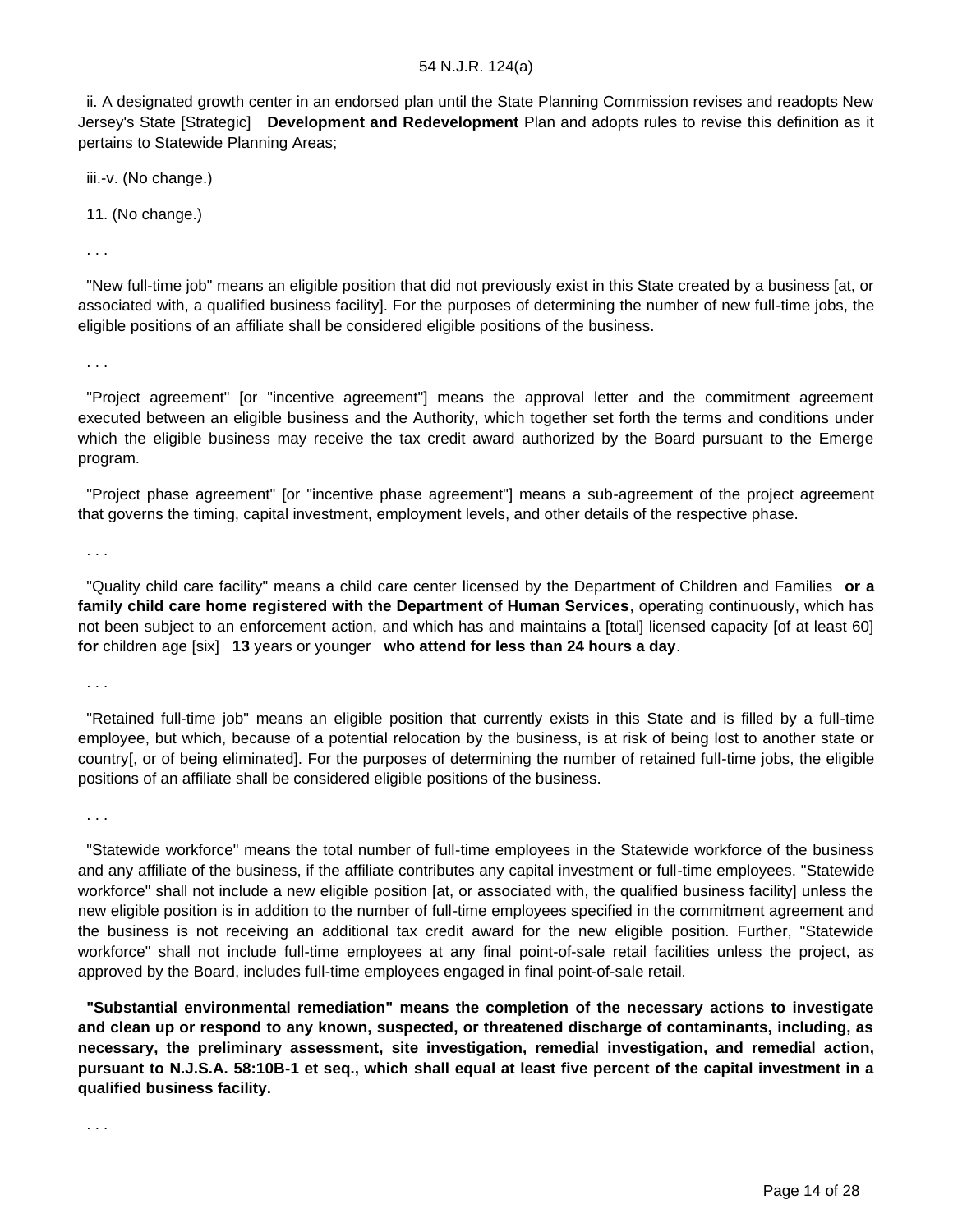**"Technology startup company" means a for-profit business that has been in operation fewer than seven years at the time that it initially occupies or expands in a qualified business facility and is developing or possesses a proprietary technology or business method of a high technology or life science-related product, process, or service, which proprietary technology or business method the business intends to move to commercialization. The business shall be deemed to have begun operation on the date that the business first hired at least one employee in a full-time position.**

. . .

#### 19:31-22.3 Eligibility criteria

#### (a) (No change.)

 (b) The Authority shall make the determination that an applicant has met the criteria for eligibility for a tax award and shall determine the amount of the award. In order for a business to be eligible for tax credits under the program, [a business's authorized agent of the owner,] **the chief executive officer of the business or an equivalent officer** shall demonstrate to the Authority at the time of application that:

 1. The business will make, acquire, or lease a capital investment at the qualified business facility equal to or greater than the applicable amount set forth at (c) below;

 2. The business will create or retain new and retained full-time jobs [at, or associated with, the qualified business facility] **in the State** in an amount equal to or greater than the applicable minimum number of new or retained fulltime jobs required to be eligible as set forth at (d) below. To qualify as an eligible position or full-time job, the business must demonstrate to the Authority's satisfaction that the employee spends at least 80 percent of the individual's work time in this State and that the eligible position requires an employee to have the individual's primary place of work in this State;

#### 3.-4. (No change.)

 5. The award of tax credits, the capital investment resultant from the award of tax credits, and the resultant creation and retention of new and retained full-time jobs will yield a net positive economic benefit, as calculated by the Authority, to the State equaling at least 400 percent of the requested tax credit allocation amount except as listed at (b)5i and ii below. For a phased project, the requested tax credit allocation amount for the initial phase shall equal at least 400 percent of the requested tax credit allocation amount except as listed at (b)5i and ii below, and, for each phase thereafter, the cumulative net positive economic benefit shall equal at least 400 percent of the requested tax credit allocation amount except as listed at (b)5i and ii below. The net positive economic benefit determination shall be calculated prior to considering the value of the requested tax credit under the program and shall be based on the benefits generated during the period of time from approval through the end of the commitment period. The net positive economic benefit may be based on the benefits generated through the end of the longer period of extended commitment that the business may elect for purposes of receiving credit for benefits projected to occur after the expiration of the commitment period, pursuant to (b)5iv below.

 i. An award of tax credits to a business for a qualified business facility located in a distressed municipality or [transit hub municipality] **an enhanced area** shall yield a net economic positive benefit to the State, based on the benefits generated during the period of time from approval through the end of the commitment period, that equals at least 300 percent of the requested tax credit amount.

#### ii.-iii. (No change.)

 iv. A business may elect a period of extended commitment [after] **beyond** the commitment period for which time the economic benefits shall be creditable by the Authority to the determination of the net positive economic benefit of the project. In no event, shall the period for which the net positive economic benefit be determined, including any extended commitment period, exceed 20 years. [If the business makes this election, the net positive economic benefits calculated shall be additionally discounted by the Authority to reflect the uncertainty of the business's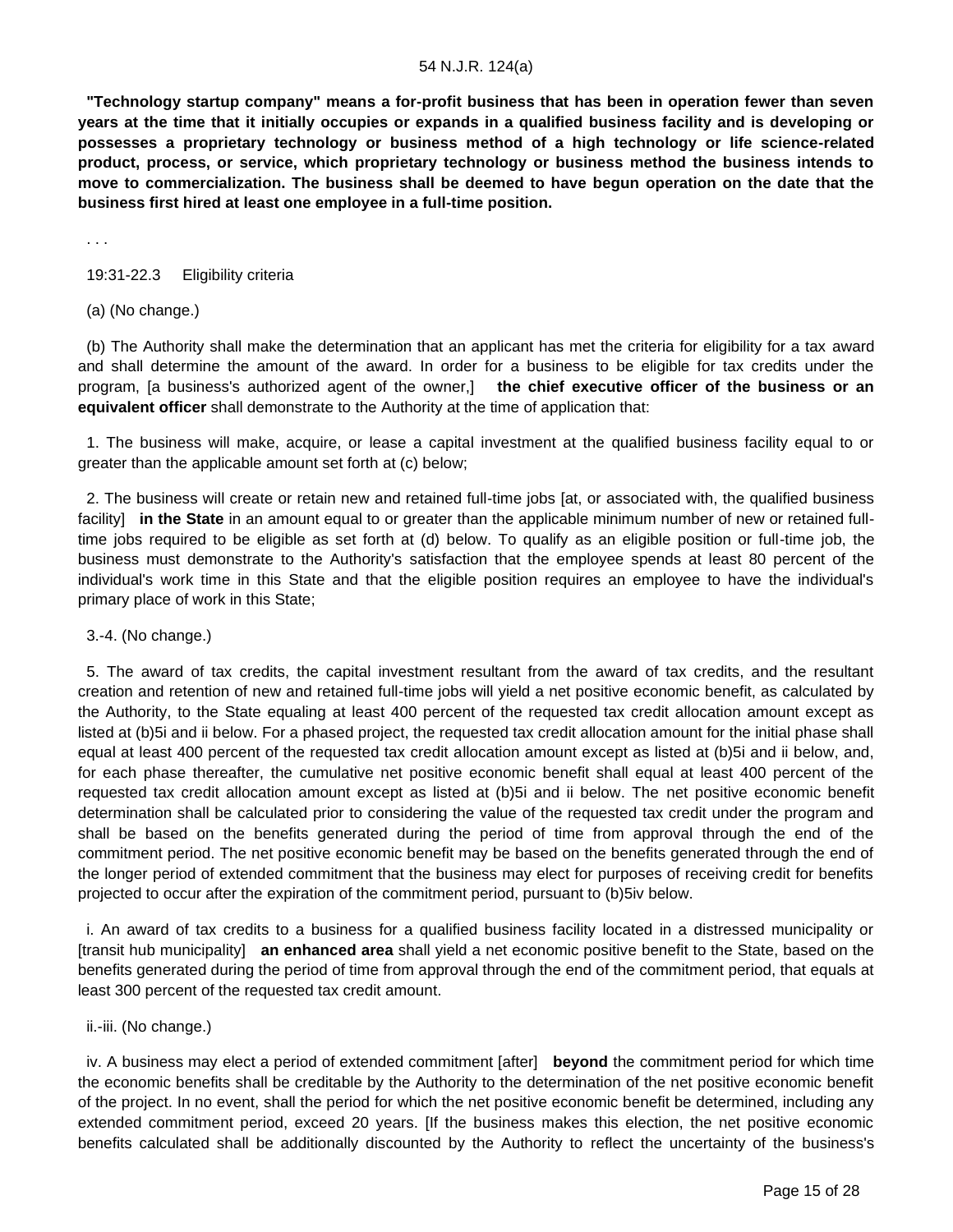location after the commitment period expires.] A business electing a period of extended commitment and failing to maintain the project through the expiration of that extended commitment period shall be obligated to repay a proportion of the incremental benefits received on account of having extended the commitment period, taking into consideration the number of years of extended commitment during which the business maintained the project.

 v. If, during the term of the program, the methodology used by the Authority in projecting the net positive economic benefits of a project in making the determination required pursuant to this paragraph is modified, the Authority may adjust, prospectively, the respective percentage thresholds by which the benefits must exceed the requested tax credit allocation amount set forth pursuant to this paragraph to ensure consistent application of the respective percentage thresholds. Any modification to the methodology shall be applied prospectively. Prospective application means using the modified methodology or respective percentages to pending applications and to projects that have been previously approved if the business requests a modification, or this subchapter or the [incentive] **commitment** agreement requires or authorizes the Authority to conduct a reevaluation of the net positive economic benefit;

6.-7. (No change.)

 8. Each worker employed to perform construction work or building services work at the qualified business facility shall be paid not less than the prevailing wage rate for the worker's craft or trade, as determined by the Commissioner of the Department of Labor and Workforce Development pursuant to P.L. 1963, c. 150 (N.J.S.A 34:11-56.25 et seq.) and P.L. 2005, c. 379 (N.J.S.A. 34:11-56.58 et seq.).

i. The payment of prevailing wage pursuant to this paragraph shall not apply if:

(1) (No change.)

(2) The landlord is a party to the construction contract**,** [or] building services contract**, or both**; and

(3) (No change.)

 ii. In accordance with section 1 of P.L. 1979, c. 303 (N.J.S.A. 34:1B-5.1), nothing in this paragraph shall be construed as requiring the payment of prevailing wage for construction commencing more than two years after the Authority has issued the first certificate of compliance pursuant to paragraph [(8)] **(2)** of subsection a. of section [71] **77** of P.L. 2020, c. 156 and N.J.A.C. 19:31-22.10(d).

iii. (No change.)

 (c) The minimum capital investment required to be eligible pursuant to (b)1 above shall be the sum of (c)1 through 5 below, as applicable, provided that to the extent a business's qualified business is comprised of more than one of the uses at (c)1, 2, 3, or 4 below, the minimum investment for common areas will be in proportion to the other areas. [If a business qualifies on the basis of retained full-time jobs, the new construction or rehabilitation, improvement, fit-out, or retrofit of an existing portion of the premises by the business qualifying on the basis of retained full-time jobs shall be equal in size to no less than the space occupied by the business's retained full-time jobs at the time of application.]

1.-6. (No change.)

 (d) The minimum number of new or retained full-time jobs required to be eligible pursuant to (b)2 above shall be as set forth at (d)1 through 5 below. A business may be eligible for a tax credit award for both new and retained fulltime jobs if the business separately satisfies the corresponding minimum number for new and retained full-time jobs.

 1. For a small business, 25 percent growth of its workforce with new full-time jobs within the eligibility period. The small business shall submit a growth plan, which specifies the number of new full-time employees that the eligible business will hire each year of the eligibility period [at, or associated with, the qualified business facility;] **in the**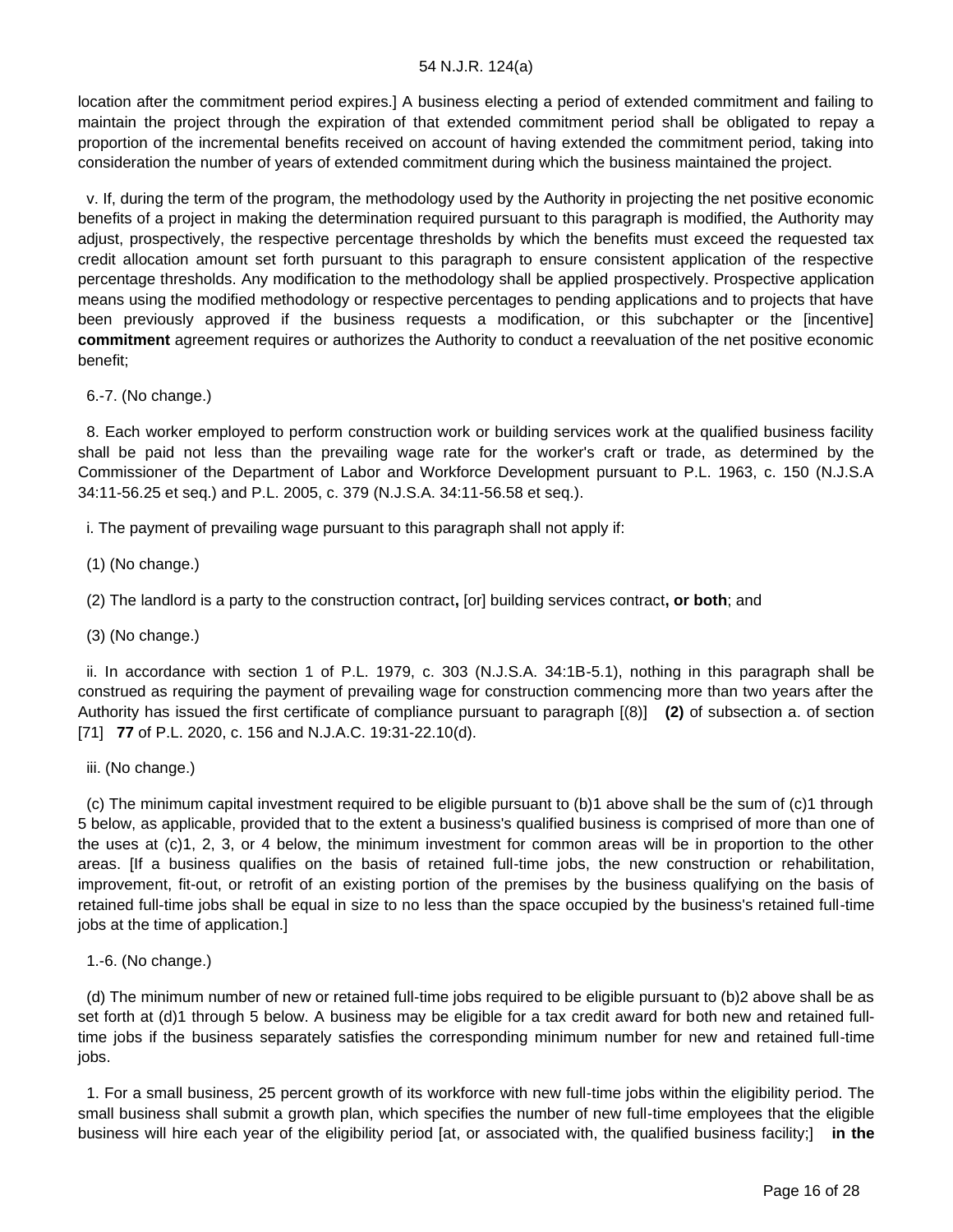**State** provided that by the end of the eligibility period, the eligible business shall have a minimum of 25 percent growth of its workforce with new full-time jobs;

2.-3. (No change.)

 **4. For a business eligible for new full-time jobs pursuant to (d)2 or 3 above, the business shall also be eligible for retained full-time jobs in addition to the new full-time jobs if the business will retain: 150 retained full-time jobs when locating in a government-restricted municipality; 250 retained full-time jobs when locating in a qualified incentive tract or enhanced area municipality; or 500 retained full-time jobs when locating anywhere else in the State;**

 [4.] **5.** For a business **not eligible pursuant to (d)2, 3, or 4 above, which is** locating in a qualified incentive tract, **enhanced area,** or government-restricted municipality, the greater of 500 [new] **retained** full-time jobs or the business's retained full-time jobs at the time of application; and

 [5.] **6.** For any business not set forth at [(d)4] **(d)5** above, the greater of 1,000 [new] **retained** full-time jobs or the business's retained full-time jobs at the time of application.

 (e) In addition to the requirements at (b), (c), or (d) above, a business shall provide **and adhere to** the following. The requirements set forth in this subsection may be modified by the Authority to respond to an emergency, disaster, or other factors that result in employees of an eligible business having to work from a location other than the qualified business facility:

 1. A plan that demonstrates that the qualified business facility is capable of accommodating more than half of the business's new [or] **and** retained full-time employees as approved, as determined by the Authority in its sole discretion by considering square footage allocable to eligible positions. The business shall adhere to such plan to complete its project. [If a business is approved for retained full-time jobs, the business shall also satisfy the space requirements at (c)4 and 5 above if a business is receiving tax credits for any retained full-time jobs.]

 2. A certification by the [authorized agent of the owner] **chief executive officer** of the business **or an equivalent officer**, under the penalty of perjury, that not less than 80 percent of the withholdings of new [or] **and** retained full-time jobs are, and will be, subject to the New Jersey Gross Income Tax Act, N.J.S.A. 54A:1-1 et seq.

 (f) The [owner] **chief executive officer** of the business, or an [authorized agent of the owner] **equivalent officer**, shall certify that all factual representations made by the business to the Authority pursuant to (b), (c), and (d) above are true under the penalty of perjury.

(g)-(j) (No change.)

19:31-22.4 Restrictions

 (a) The Authority shall not enter into [an incentive] **a commitment** agreement with a business that has previously received incentives administered by the Authority unless the capital investment incurred and new or retained fulltime jobs pledged by the business in the new [incentive] **commitment** agreement are separate and apart from any capital investment or jobs underlying the previous award of incentives.

(b)-(e) (No change.)

19:31-22.5 Application submission requirements

 (a) Each application to the Authority made by a business shall include the following information in an application format prescribed by the Authority:

 1. Information on the business, including all affiliates contributing either full-time employees or capital investment**,** or both**,** to the project, which shall include the following: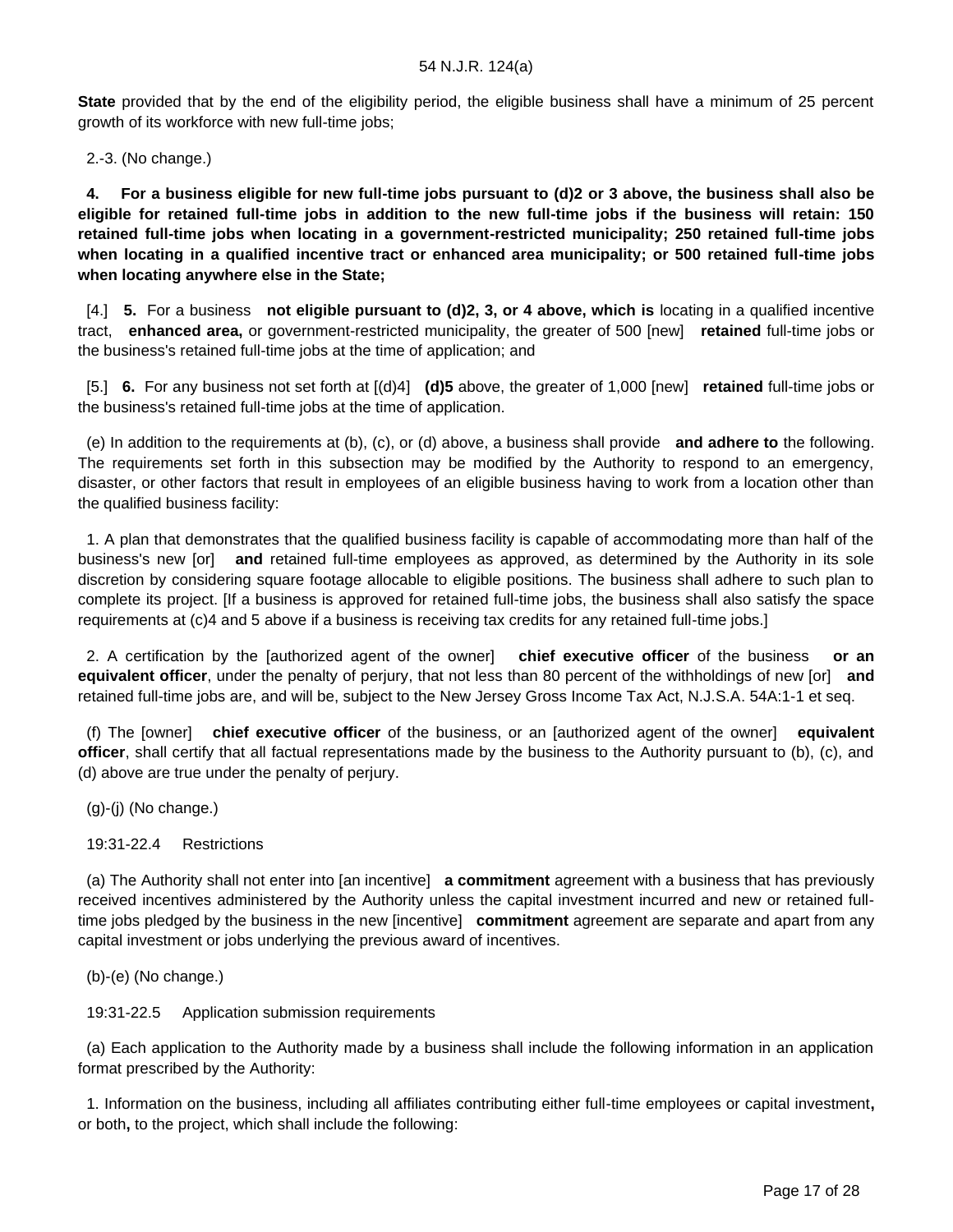i.-ix. (No change.)

 x. A list of all of the New Jersey Department of Labor and Workforce Development, the Department of Environmental Protection, and the Department of the Treasury permits and approvals or obligations and responsibilities, with which the owner or business is associated with, or has an interest in. The list shall identify the entity that applied for or received such permits and approvals or have such obligations and responsibilities, such as by program interest numbers or licensing numbers. The business shall also submit a written certification by the [owner] **chief executive officer** of the eligible business or [authorized agent of the owner] **an equivalent officer** stating that the business applying for the program satisfies the criteria at N.J.A.C. 19:31-22.7(c)1 to be in substantial good standing with the Department of Labor and Workforce Development, the Department of Environmental Protection, and the Department of the Treasury[,]**; that contractors or subcontractors that will perform work at the qualified business facility are registered as required pursuant to the Public Works Contractor Registration Act, P.L. 1999, c. 238 (N.J.S.A. 34:11-56.48 et seq.), have not been debarred by Department of Labor and Workforce Development from engaging in or bidding on Public Works Contracts in the State, and possess a tax clearance certificate issued by the Division of Taxation in the Department of the Treasury,** and that he or she has reviewed the application information submitted and that the representations contained therein are accurate;

xi.-xiv. (No change.)

2. Project information, which shall include the following:

i.-iii. (No change.)

 iv. Evidence that the State's financial support of the proposed capital investment in a qualified business facility will yield a net positive economic benefit pursuant to N.J.A.C. 19:31-22.3(b)5, taking into account the criteria listed at N.J.A.C. 19:31-22.3(b)5i through v, and a statement that the applicant understands and acknowledges it may be required to submit any other information required by the Authority to conduct an analysis of the economic impact of the project;

 (1) In relation to whether a proposed capital investment will yield a net positive economic benefit, the business shall submit a certification by the business's [owner] **chief executive officer** or [authorized agent of the owner] **an equivalent officer** stating:

(A)-(C) (No change.)

v.-viii. (No change.)

 ix. The terms of any lease agreements (including, but not limited to, information showing net leasable area by the business if a tenant and total net leasable area; or if the business is an owner, information showing net leasable area not leased to tenants, and total net leasable area) and/or details of the purchase or building of the proposed project facility; and a full economic analysis of all locations under consideration by the business, as well as all lease agreements, ownership documents, or substantially similar documentation for the business's [current] **proposed** in-State locations and all lease agreements, ownership documents, or substantially similar documentation for the potential out-of-State location alternatives, to the extent they exist;

x.-xv. (No change.)

3. Employee information, which shall include the following:

 i. [A written certification by the owner of the eligible business, or an authorized agent of the owner that the eligible positions that are the subject of the application will be at, or associated with, the qualified business facility, and evidence] **Evidence** to the Authority's satisfaction that demonstrates that 80 percent of each eligible position's work time will be performed in this State;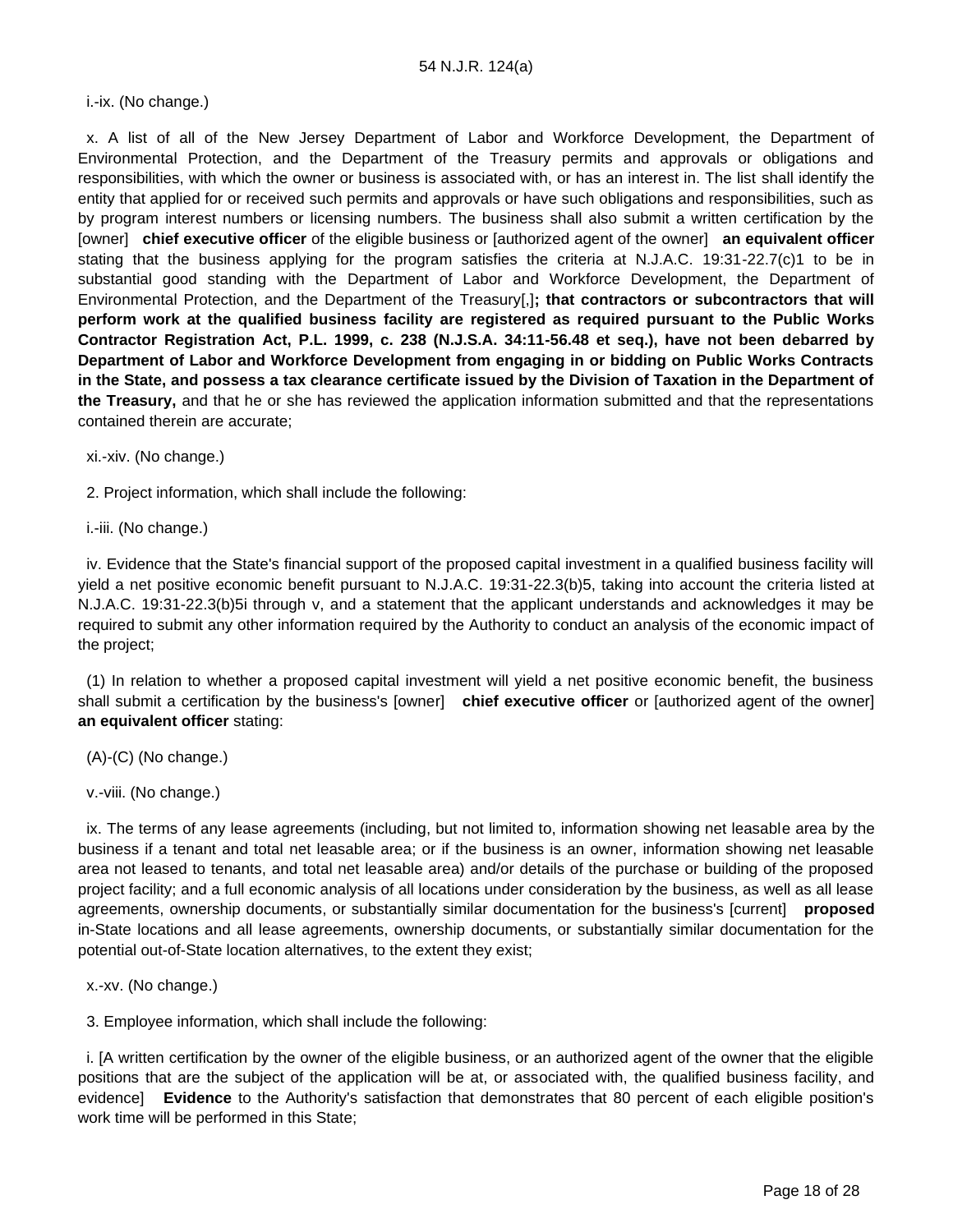ii. The average annual wage and benefit rates of full-time employees and new and retained full-time jobs [at, or associated with, the qualified business facility] **in the State**; and

iii. (No change.)

 4. Any other necessary and relevant information as determined by the Authority for a specific application, including, but not limited to:

 i. A list of current employees and retained full-time employees [at, or associated with, the qualified business facility] **in the State**;

ii.-vii. (No change.)

(b)-(c) (No change.)

 (d) If circumstances require an eligible business to amend its application to the Authority or to provide additional or supplemental factual representations prior to approval, then the [owner] **chief executive officer** of the eligible business, or an [authorized agent of the owner] **equivalent officer**, shall certify to the Authority that the information provided in its amended application and any other factual representations made in support of and to demonstrate the eligibility requirements at N.J.A.C. 19:31-22.3(b), (c), (d), and (e) are true under the penalty of perjury.

19:31-22.6 Fees

 (a) A business applying for benefits under this program shall submit a one-time non-refundable application fee. The application fee shall be as follows:

1. (No change.)

 2. For projects with 100 to 249 new and retained full-time jobs, the fee to be charged at application shall be \$ 10,000; [and]

 3. For projects with 250 or more new and retained full-time jobs, **but not considered a mega project,** the fee to be charged at application shall be \$ 15,000[.]**; and**

# **4. For applicants that are seeking a mega project, the fee to be charged at application shall be \$ 25,000.**

(b) (No change.)

 (c) A non-refundable fee shall be charged prior to the approval of the tax credit by the Authority as follows, except that the fee shall be refunded if the Authority does not approve the tax credit:

1. (No change.)

2. For each project with 100 to 249 new and retained full-time jobs, the fee shall be \$ 75,000; [and]

 3. For each project with 250 or more new and retained full-time jobs**, but not considered a mega project,** the fee shall be \$ 165,000[.]**; and**

#### **4. For each project considered a mega project, the fee shall be \$ 250,000.**

 (d) A business shall pay to the Authority a non-refundable fee prior to the receipt of the tax credit certificate, as follows:

1. (No change.)

2. For each project with 100 to 249 new and retained full-time jobs, the fee shall be \$ 100,000; [and]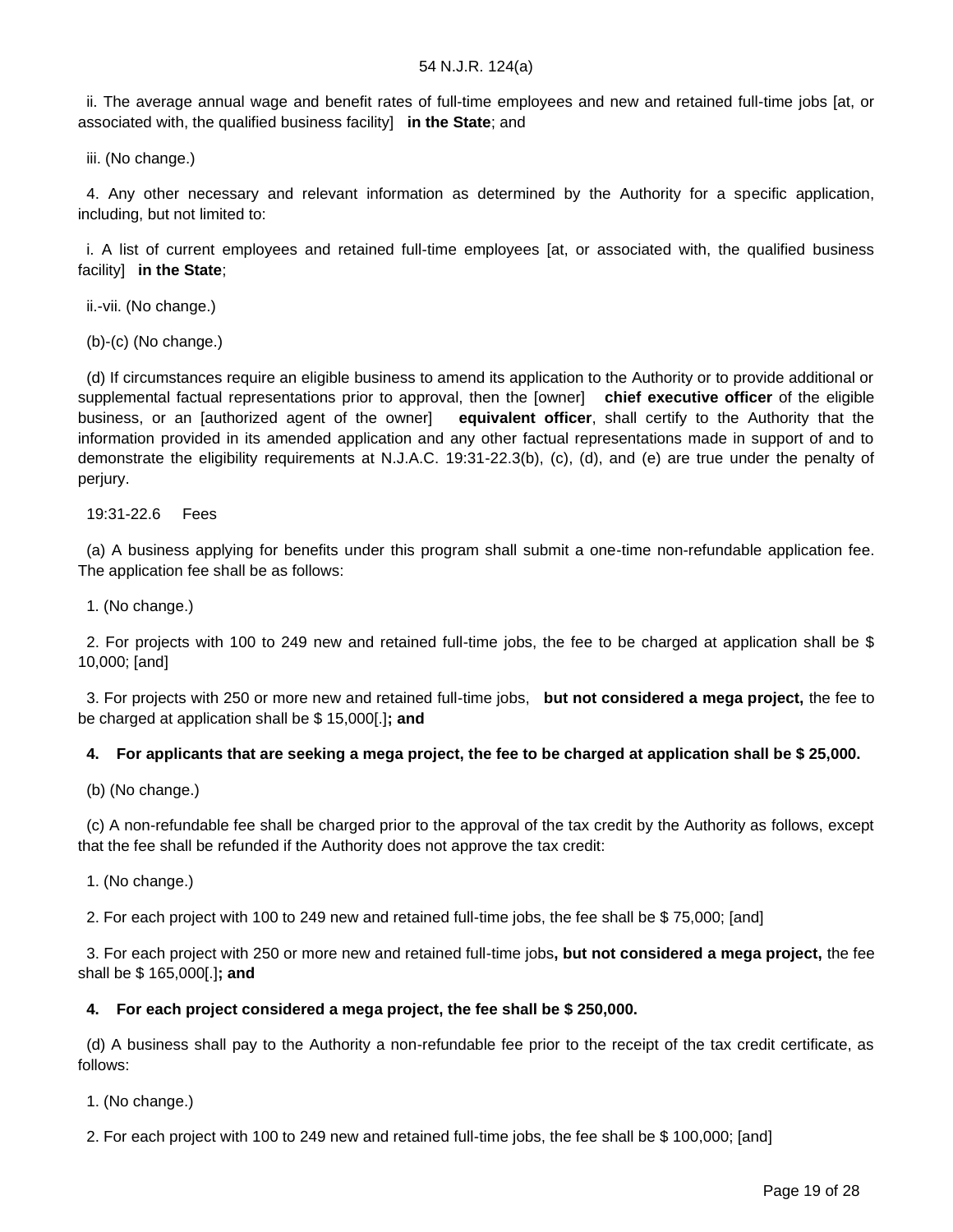3. For each project with 250 or more new and retained full-time jobs, **but not considered a mega project,** the fee shall be \$ 200,000[.]**; and**

# **4. For each project considered a mega project, the fee shall be \$ 300,000.**

 (e) A business shall pay to the Authority an annual servicing fee, beginning with the tax accounting or privilege period in which the Authority accepts the certification that the business has met the capital investment, employment, and other eligibility requirements of the program for the respective project, or the respective project phase, pursuant to N.J.A.C. 19:31-22.9(f), and for the duration of the commitment period and any period of extended commitment pursuant to N.J.A.C. 19:31-22.3(b)5iv. The annual servicing fee shall be paid to the Authority by the business at the time the business submits its annual report, as follows:

1. (No change.)

 2. For each project with 100 to 249 new and retained full-time jobs, the annual servicing fee shall be \$ 25,000; [and]

 3. For each project with 250 or more new and retained full-time jobs, **but not considered a mega project,** the annual servicing fee shall be \$ 60,000[.]**; and**

# **4. For each project considered a mega project, the annual servicing fee shall be \$ 90,000.**

 (f) A business applying for a tax credit transfer certificate pursuant to N.J.A.C. 19:31-22.12 or permission to pledge a tax credit transfer certificate purchase contract as collateral shall pay to the Authority a fee, as follows:

1. (No change.)

 2. For each project with 100 to 249 new and retained full-time jobs, the fee shall be \$ 10,000, and \$ 5,000 for each additional request made annually; [and]

 3. For each project with 250 or more new and retained full-time jobs, **but not considered a mega project,** the fee shall be \$ 15,000, and \$ 7,500 for each additional request made annually[.]**; and**

# **4. For each project considered a mega project, the fee shall be \$ 20,000, and \$ 10,000 for each additional request made annually.**

 (g) A business shall pay, to the Authority, a non-refundable fee for each request for any administrative changes, additions, or modifications to the tax credit; and, a non-refundable fee shall be paid for any major changes, additions, or modifications to the tax credit, such as those requiring extensive staff time and Board approval, as follows:

1.-2. (No change.)

 3. For each project with 250 or more new and retained full-time jobs, **but not considered a mega project,** a non-refundable fee of \$ 7,500 shall be paid for each request for any administrative changes, additions, or modifications to the tax credit; and a non-refundable fee of \$ 25,000 shall be paid for any major changes, additions, or modifications to the tax credit, such as those requiring extensive staff time and Board approval[.]**; and**

 **4. For each project considered a mega project, a non-refundable fee of \$ 10,000 shall be paid for each request for any administrative changes, additions, or modifications to the tax credit; and a non-refundable fee of \$ 35,000 shall be paid for any major changes, additions, or modifications to the tax credit, such as those requiring extensive staff time and Board approval.**

 (h) A non-refundable fee shall be paid for the first six-month extension to the date by which the business shall submit the certification with respect to the capital investment, employment, and other eligibility requirements of the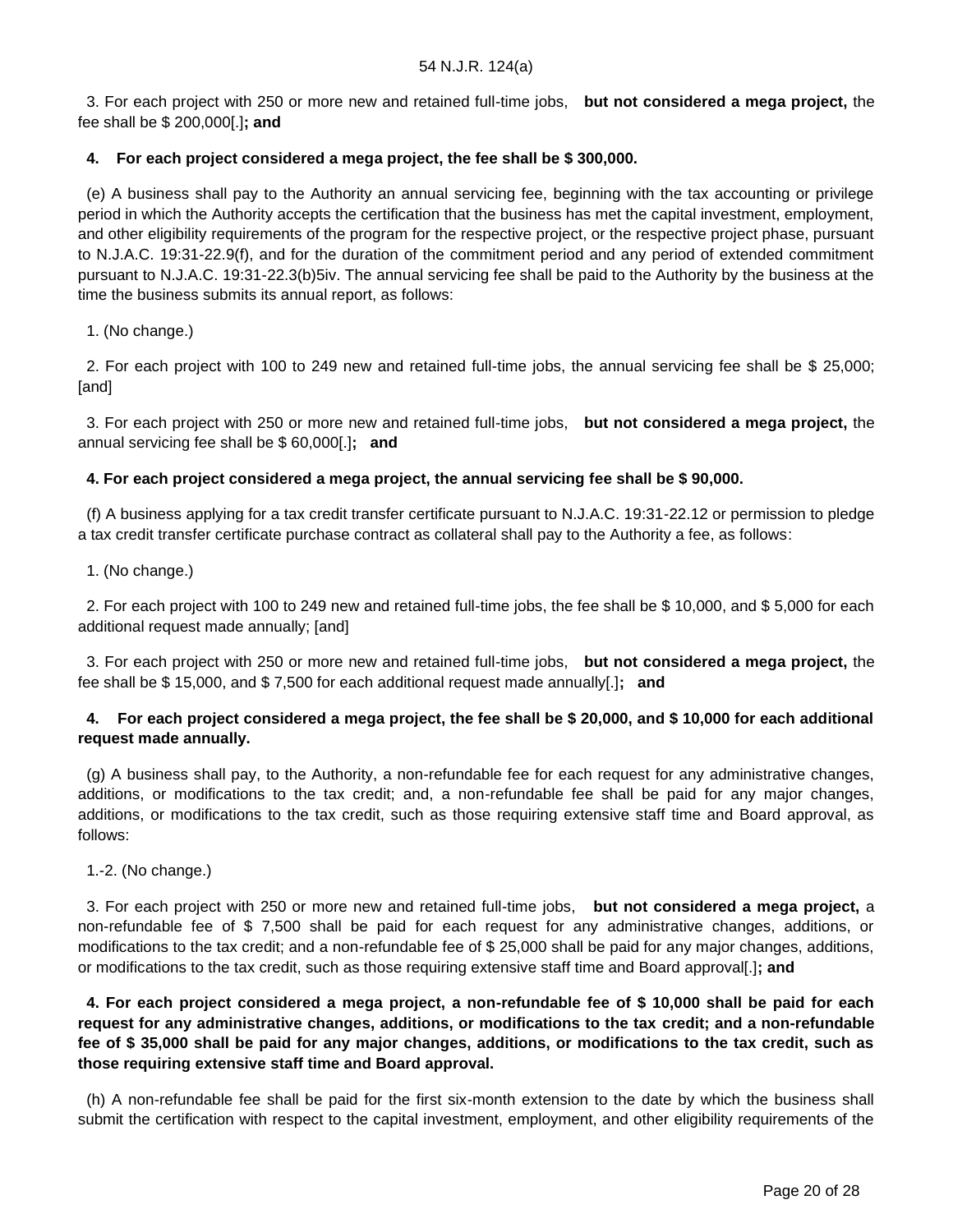program for the respective project, or the respective project phase, pursuant to N.J.A.C. 19:31-22.9(f); and a nonrefundable fee shall be paid for each subsequent extension, as follows:

1. (No change.)

 2. For each project with 100 to 249 new and full-time retained jobs, the fee shall be \$ 10,000 for the first six-month extension and \$ 15,000 for each subsequent extension; [and]

 3. For each project with 250 or more new and retained full-time jobs, **but not considered a mega project,** the fee shall be \$ 15,000 for the first six-month extension and \$ 25,000 for each subsequent extension[.]**; and**

# **4. For each project considered a mega project, the fee shall be \$ 20,000 for the first six-month extension and \$ 30,000 for each subsequent extension.**

 (i) A business seeking to terminate an existing [incentive] **commitment** agreement in order to participate in [an incentive] **a commitment** agreement authorized pursuant to the Emerge program shall pay, to the Authority, a non-refundable fee as follows:

1. (No change.)

 2. For each project with 100 to 249 new and retained full-time jobs, the fee for a termination that does not require extensive staff time and Board approval shall be \$ 5,000, and \$ 15,000 for each termination that requires extensive staff time and Board approval; [and]

 3. For each project with 250 or more new and retained full-time jobs, **but not considered a mega project,** the fee for a termination that does not require extensive staff time and Board approval shall be \$ 7,500, and \$ 25,000 for each termination that requires extensive staff time and Board approval[.]**; and**

# **4. For each project considered a mega project, the fee for a termination that does not require extensive staff time and Board approval shall be \$ 10,000, and \$ 35,000 for each termination that requires extensive staff time and Board approval.**

19:31-22.7 Review of completed application

(a)-(b) (No change.)

(c) Before the Board may consider an eligible business's application for tax credits:

 1. The Authority [will] **shall** confirm with the Department of Labor and Workforce Development, the Department of Environmental Protection, and the Department of the Treasury that the eligible business is in [compliance by being in] substantial good standing with the statutes, rules, and other enforceable standards of the respective department, or, if a compliance issue exists, the eligible business has entered into an agreement with the respective department that includes a practical corrective action plan, as applicable.

i.-ii. (No change.)

2. (No change.)

 3. The eligible business shall execute a non-binding letter of intent with the Chief Executive Officer of the Authority, specifying the amount and terms and conditions of tax credits that the Authority is prepared to propose for Board approval and that are intended to be a material factor in the decision by the eligible business to create or retain the proposed number of new and retained full-time jobs, and in which the eligible business certifies such tax credits are a material factor in its decision.

i. (No change.)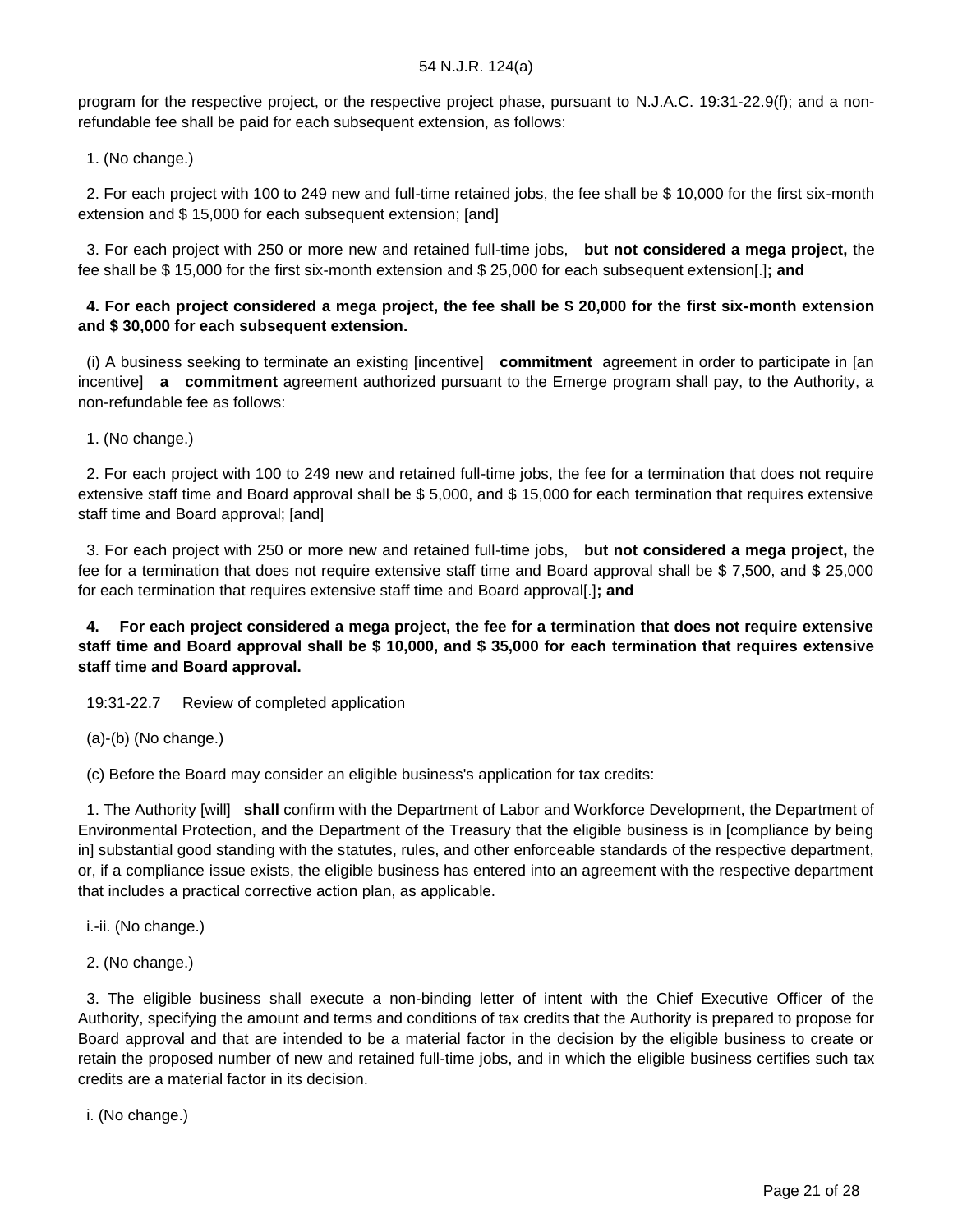ii. The letter of intent will also include a certification from the [owner] **chief executive officer** of the eligible business, or an [authorized agent of the owner] **equivalent officer** that all factual representations made by the business to the Authority since the submission of the application are true under the penalty of perjury.

iii. (No change.)

(d) (No change.)

 (e) In determining whether the company meets the net positive economic benefits test pursuant to N.J.A.C. 19:31- 22.3(b)5 and as certified by the business's [owner] **chief executive officer**, or [authorized agent of the owner] **an equivalent officer**, pursuant to N.J.A.C. 19:31-22.5(a)2iv, the Authority's consideration shall include, but not be limited to, the direct and indirect benefits to the State, including local taxes that may benefit the State, and may include induced benefits derived from construction, provided that such determination shall be limited to the net positive economic benefits derived from the capital investment commenced after the submission of an application to the Authority.

 $(f)-(g)$  (No change.)

19:31-22.8 Determination of grant amount; bonus award

(a)-(c) (No change.)

 (d) In addition to the base amount of the tax credit, the amount of the tax credit to be awarded for each new or retained full-time job shall be increased with the following bonuses, except that the Authority shall not award a bonus to an eligible business with full-time jobs at the qualified business facility, whether the full-time job is subject to the tax credit award or not, that pays less than \$ 15.00 per hour or 120 percent of the minimum wage fixed [under] **at** subsection a of section 5 of P.L. 1966, c. 113 (N.J.S.A. 34:11-56a4), whichever is higher:

 1. For an eligible business with a qualified business facility located in a municipality with a Municipal Revitalization Index **distress** score greater than 50, an increase of \$ 1,000 per year;

 2. For an eligible business with a qualified business facility that is an industrial or research and development premises for industrial or research and development use and at which the capital investment in the industrial or research and development portion of the premises is in excess of the minimum capital investment required for eligibility for the entire qualified business facility pursuant to subsection b of section 71 of P.L. 2020, c. 156 and N.J.A.C. 19:31-22.3(c), an increase of [\$ 1,000] **\$ 500.00** per year for each additional amount of investment that exceeds the minimum amount required for eligibility by 40 percent, with a maximum increase of [\$ 3,000] **\$ 1,500** per year, unless the project qualifies as a mega project or the qualified business facility is located in a governmentrestricted municipality, in which case, the maximum increase is \$ 5,000 per year;

 3. For an eligible business with large numbers of new full-time jobs during the [commitment] **eligibility** period, the increases shall be in accordance with the following schedule:

i.-ii. (No change.)

iii. If the number of new full-time jobs is between 601 and 800, [\$ 1000] **\$ 1,000** per year;

iv.-v. (No change.)

4.-5. (No change.)

 6. For an eligible business with new full-time jobs and retained full-time jobs at the qualified business facility with a median salary in excess of the existing median salary for full-time workers residing in the county in which the project is located, or, in the case of a project in a government-restricted municipality, a business [that] **with** employees **in** full-time positions at the project with a median salary in excess of the median salary for full-time workers residing in the government-restricted municipality, an increase of [\$ 250.00] **\$ 200.00** per year for the new or retained full-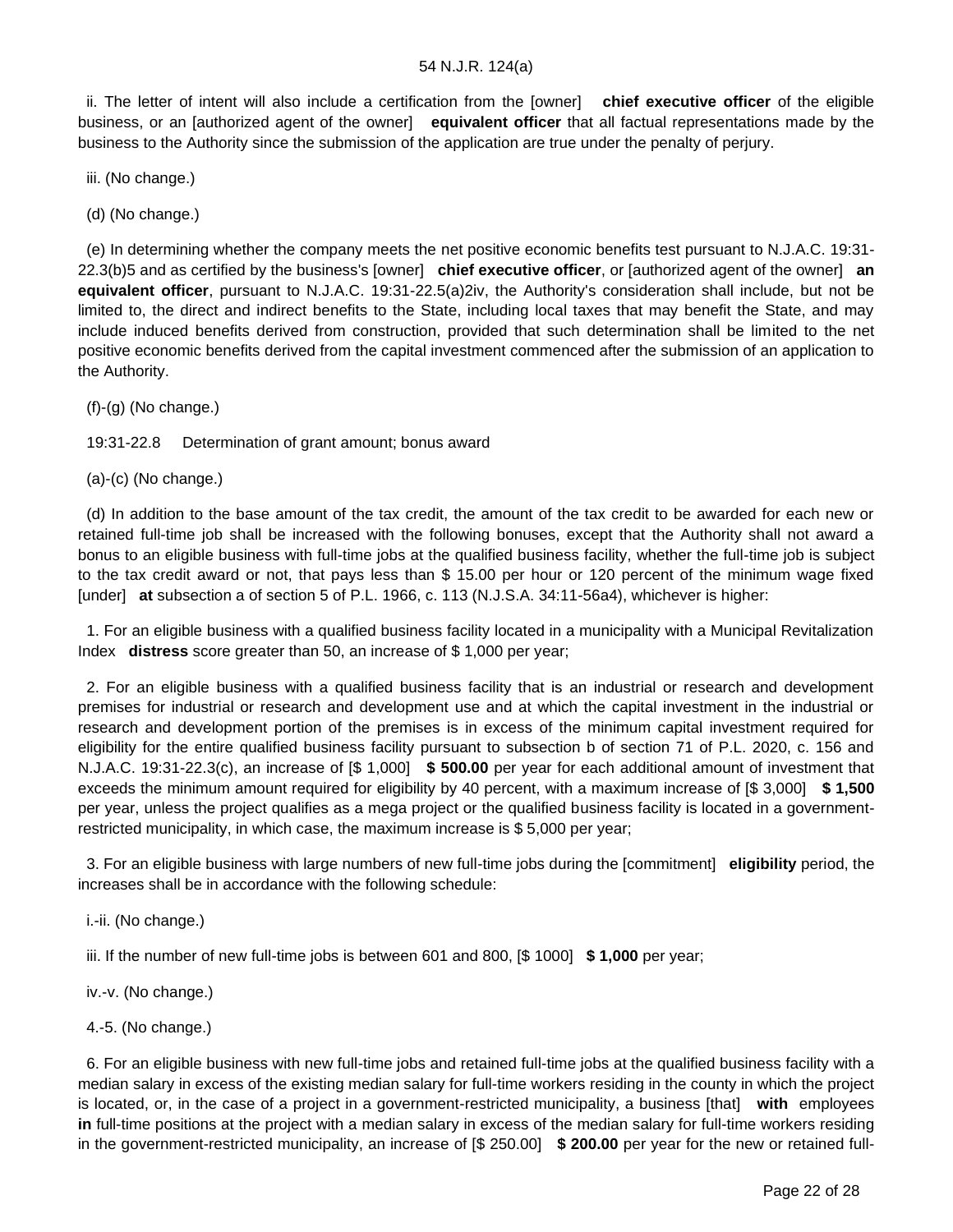time employees that are at the qualified business facility during the eligibility period for each 35 percent by which the project's median salary levels exceeds the county or government-restricted municipality median salary, with a maximum increase of [\$ 1,500] **\$ 1,000** per year;

 [7. For an eligible business with a qualified business facility located in a qualified incentive tract, an increase of \$ 500.00 per year;]

Recodify existing 8.-11. as **7.-10**. (No change in text.)

 [12.] **11.** For an eligible business that enters**, or has previously entered,** into an [agreement] **active partnership** with a [prisoner] re-entry program for the purpose of identifying and promoting employment opportunities at the eligible business for former inmates and current inmates leaving the corrections system, and that hires at least one active participant in the re-entry program **as a full-time employee**, an increase of \$ 500.00 per year;

Recodify existing 13.-14. as **12.-13.** (No change in text.)

 [15.] **14.** For an eligible business with a project that generates solar**, geo-thermal, wind, or any other renewable or distributed** energy on site for use within the qualified business facility of an amount that equals at least 50 percent of the qualified business facility electric supply service needs, an increase of \$ 500.00 per year;

Recodify existing 16.-17. as **15.-16.** (No change in text.)

 [18.] **17.** For an eligible business if one-third or more of the members of the eligible business's governing board or other governing body self-identify as members of an underrepresented community, which shall be Black, African American, Hispanic, Latino, Asian, Pacific Islander, Native American, Native Hawaiian, Alaska Native, or lesbian, gay, bisexual, or transgender, an increase of \$ 2,000 per year **for each new or retained full-time job**. The Authority shall work with the State's Chief Diversity Officer or other State entities to ensure that the bonus provided [under] **pursuant to** this paragraph is implemented faithfully and in compliance with the law.

(e) (No change.)

 (f) The Authority shall reduce the gross amount of tax credits per full-time job if the median salary of new full-time jobs and retained full-time jobs [at, or associated with, the qualified business facility] **subject to the project agreement** is less than the existing median salary for full-time workers residing in the county in which the qualified business facility is located **or for a project located in a government-restricted municipality, if the median salary of new full-time jobs and retained full-time jobs subject to the project agreement is less than the existing median salary for the municipality in which the qualified business facility is located**. The Authority shall reduce the gross amount of tax credits per full-time job by an amount, in percentage points, equal to the percentage the median salary of new full-time jobs and retained full-time jobs [at, or associated with, the qualified business facility] **subject to the project agreement** is below the existing median salary for full-time workers residing in the county **or government-restricted municipality** in which the qualified business facility is located. The Authority shall not award a tax credit to an eligible business if the median salary of new full-time jobs and retained full-time jobs [at, or associated with, the qualified business facility] **that would otherwise be subject to the project agreement** is 30 percent or more below the **relevant** existing median salary for full-time workers residing in the county **or government-restricted municipality** in which the qualified business facility is located.

(g) (No change.)

 (h) Notwithstanding the provisions [of] **at** (a) through (g) above to the contrary, for each application approved by the Board, the amount of tax credits available to be applied by the business annually shall not exceed an amount determined by the Authority to be necessary to induce the project to be sited in New Jersey, as determined by the Board. The Authority shall determine the amount necessary to complete the project through staff analysis of all locations under consideration by the eligible business and all lease agreements, ownership documents, or substantially similar documentation for the eligible business's [current] **proposed** in-State locations and potential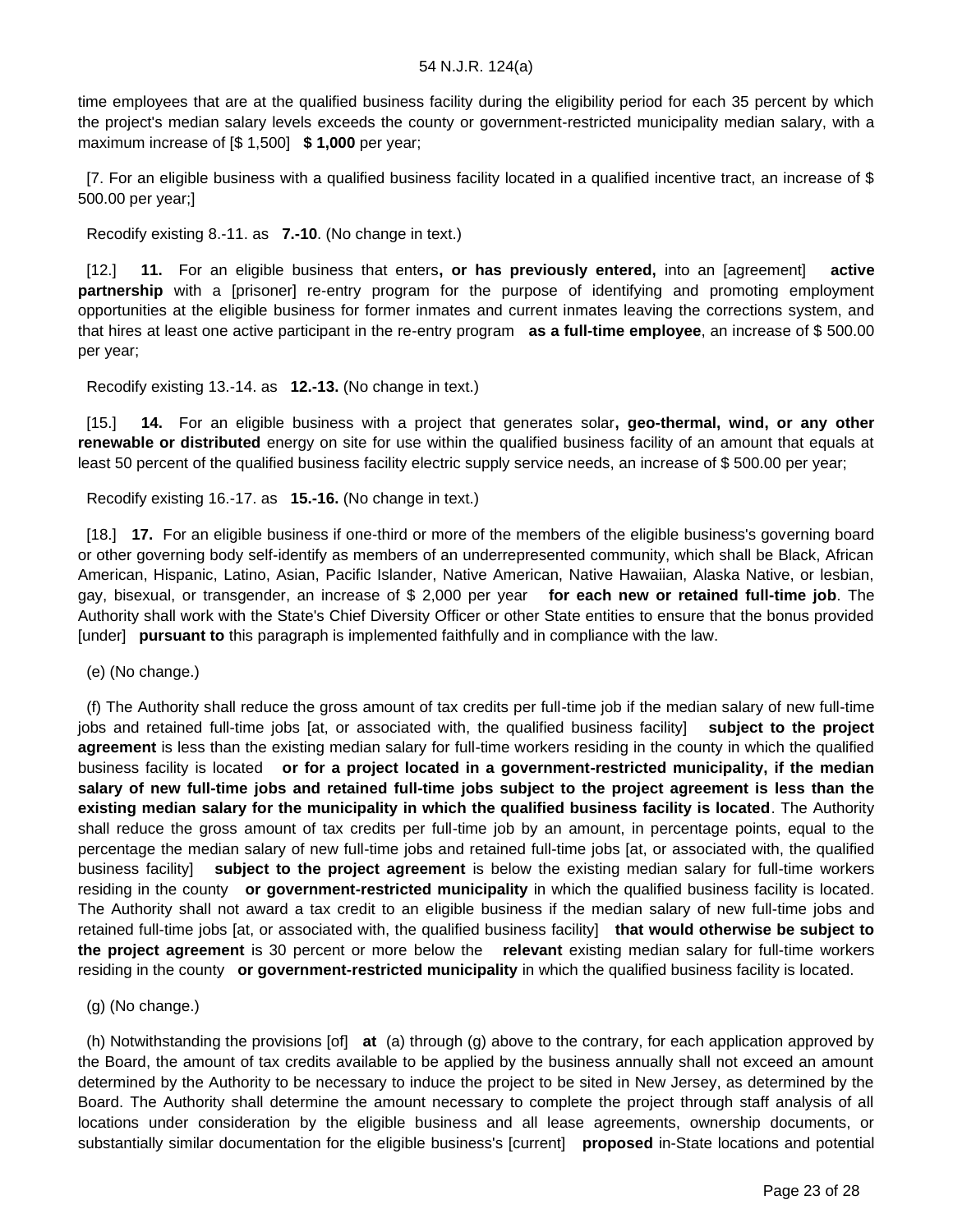out-of-State location alternatives, competitive proposals from other states, the prevailing economic conditions, and any other information that the Authority deems relevant, that may include, but is not limited to, public policy goals, the amount of space dedicated to eligible positions at the qualified business facility, net positive economic benefits, and leadership in targeted industries.

19:31-22.9 Approval letter and commitment agreement

(a) (No change.)

 (b) Upon satisfaction of the conditions in the approval letter, as determined by the Authority, the business shall execute a commitment agreement. The terms of the commitment agreement shall be consistent with the applicable eligibility requirements [of] **at** section 71 of P.L. 2020, c. 156 and N.J.A.C. 19:31-22.3(b), (c), (d), and (e), and shall include, but shall not be limited to, the following:

1. (No change.)

 2. For a phased project, [an incentive] **a project** phase agreement which for each phase identifies a description of the phase, the expected capital investment**,** and number of new full-time jobs, and the time following acceptance of the [incentive] **commitment** agreement when each phase is to begin and be completed, with the awarding of tax credits under the [incentive] **commitment** agreement to be predicated on the number of full-time jobs created through the fulfillment of each [incentive] **project** phase agreement;

3.-7. (No change.)

 8. Representations that the eligible business is in substantial good standing **with the Department of Environmental Protection, the Department of Labor and Workforce Development, and the Department of the Treasury** or [meets the agreement requirements described at paragraph (1) of subsection b. of section 71 of P.L. 2020, c. 156 and N.J.A.C. 19:31-22.7(c)1] **has entered into an agreement with the departments that includes a practical corrective action plan**, and that the project complies with all applicable laws, and specifically, that the project does not violate any environmental law, including, but not limited to, the Flood Hazard Area Control Act Rules, N.J.A.C. 7:13;

9. (No change.)

 10. A provision acknowledging the Authority's right to confirm with the Department of Environmental Protection, the Department of Labor and Workforce Development, and the Department of the Treasury that the eligible business and each contractor and subcontractor performing work at the qualified business facility is in substantial good standing, as defined at N.J.A.C. 19:31-22.7(c), or has entered into an agreement with the respective department that includes a practical corrective action plan, as applicable**; and that each contractor or subcontractor performing work at the qualified business facility is registered as required pursuant to the Public Works Contractor Registration Act, P.L. 1999, c. 238 (N.J.S.A. 34:11-56.48 et seq.), has not been debarred by the Department of Labor and Workforce Development from engaging in or bidding on Public Works Contracts in the State, and possesses a tax clearance certificate issued by the Division of Taxation in the Department of the Treasury**;

 11. A provision providing that if the eligible business is not in substantial good standing with the Department of Environmental Protection, the Department of Labor and Workforce Development, and the Department of the Treasury and has not entered into an agreement with the respective department, as set forth at N.J.A.C. 19:31- 22.7(c), and has been given written notice thereof, including opportunity to be heard or to contest the determination, by the respective department, then the [Authority] **eligible business** may [suspend] **forfeit** the issuance of tax credits pending the resolution of the **underlying** violation(s) [or noncompliance, or if the violation(s) or noncompliance remain unresolved and the suspension continues for two years, then, at the Authority's sole option, the eligible business may forfeit the tax credit for those years] **or other issues**;

12.-21. (No change.)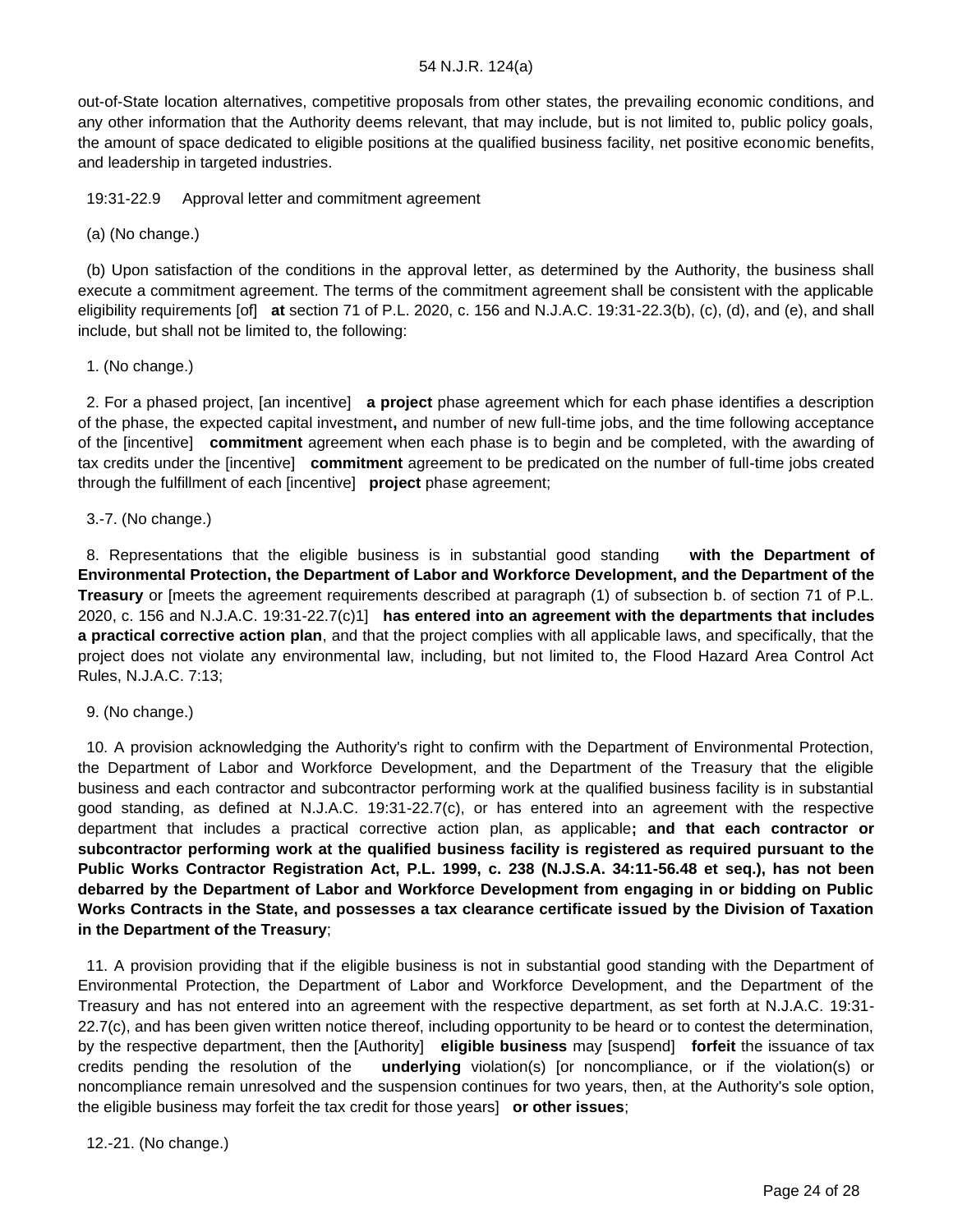(c) For a project whose total project cost equals or exceeds \$ 10 million, in addition to the commitment agreement, an eligible business shall execute a community benefits agreement or agreements pursuant to subsection b. of section 73 of P.L. 2020, c. 156, as prescribed below:

1.-5. (No change.)

 6. The community advisory committee shall produce an annual report, including an evaluation of whether the eligible business is in compliance with the terms of the community benefits agreement:

 i. If the report from the community advisory committee and the certification from the eligible business pursuant to N.J.A.C. 19:31-[22.10(a)5] **22.10(a)3** both indicate that the eligible business is in compliance with the community benefits agreement, then the eligible business shall be in compliance with the community benefits agreement. Absent extenuating circumstances and the written approval of the Authority, if the community advisory committee does not timely submit the annual report, then the determination of compliance of the eligible business shall be based on the certification from the eligible business pursuant to N.J.A.C. 19:31-[22.10(a)5] **22.10(a)3**.

ii.-iii. (No change.)

7. (No change.)

 8. An eligible business shall not be required to enter into a community benefits agreement pursuant to this subsection if the eligible business submits to the Authority a copy of the eligible business's [redevelopment agreement and] **approval letter from the Authority or a redevelopment agreement applicable to the qualified business facility, provided that the approval letter or redevelopment agreement** [that] is certified by the chief executive of the municipality in which the project is located **and includes provisions that meet or exceed the standards required for a community benefits agreement in this subsection, as determined by the Chief Executive Officer pursuant to rules adopted by the Authority**.

 (d) Upon completion of the capital investment and employment requirements of the program, an eligible business shall submit to the Authority certifications evidencing that the eligible business has satisfied the conditions of the program and the project agreement relating to the capital investment, employment, and other eligibility requirements, including, but not limited to, withholdings. If applicable, the certifications shall evidence that the eligible business has satisfied the requirements related to a mega project. The business must submit supporting evidence satisfactory to the Authority. Absent extenuating circumstances and the written approval of the Authority, the eligible business shall submit the certifications as described at (h) below within three years following the date of approval of the application. The Authority may grant two six-month extensions of the deadline. However, the date of [completion] **certification** shall not occur later than four years following the date of approval of the application. The Authority may grant one additional extension of no more than one year, taking the date of completion to five years past the date of approval of the application, but only if:

1.-2. (No change.)

(e)-(f) (No change.)

 (g) In any submission required by the Authority pursuant to the approval letter or the certifications at (f) above, the [owner] **chief executive officer** of the eligible business, or an [authorized agent of the owner] **equivalent officer**, shall certify that the information provided is true under the penalty of perjury.

(h) (No change.)

19:31-22.10 Reporting requirements and annual reports

 (a) An eligible business that is awarded tax credits under the program shall submit, annually, commencing in the year in which the grant of tax credits is issued and for the remainder of the commitment period, a report that indicates that the eligible business continues to maintain the number of new and retained full-time jobs and provides the salaries specified in the commitment agreement, including, but not limited to: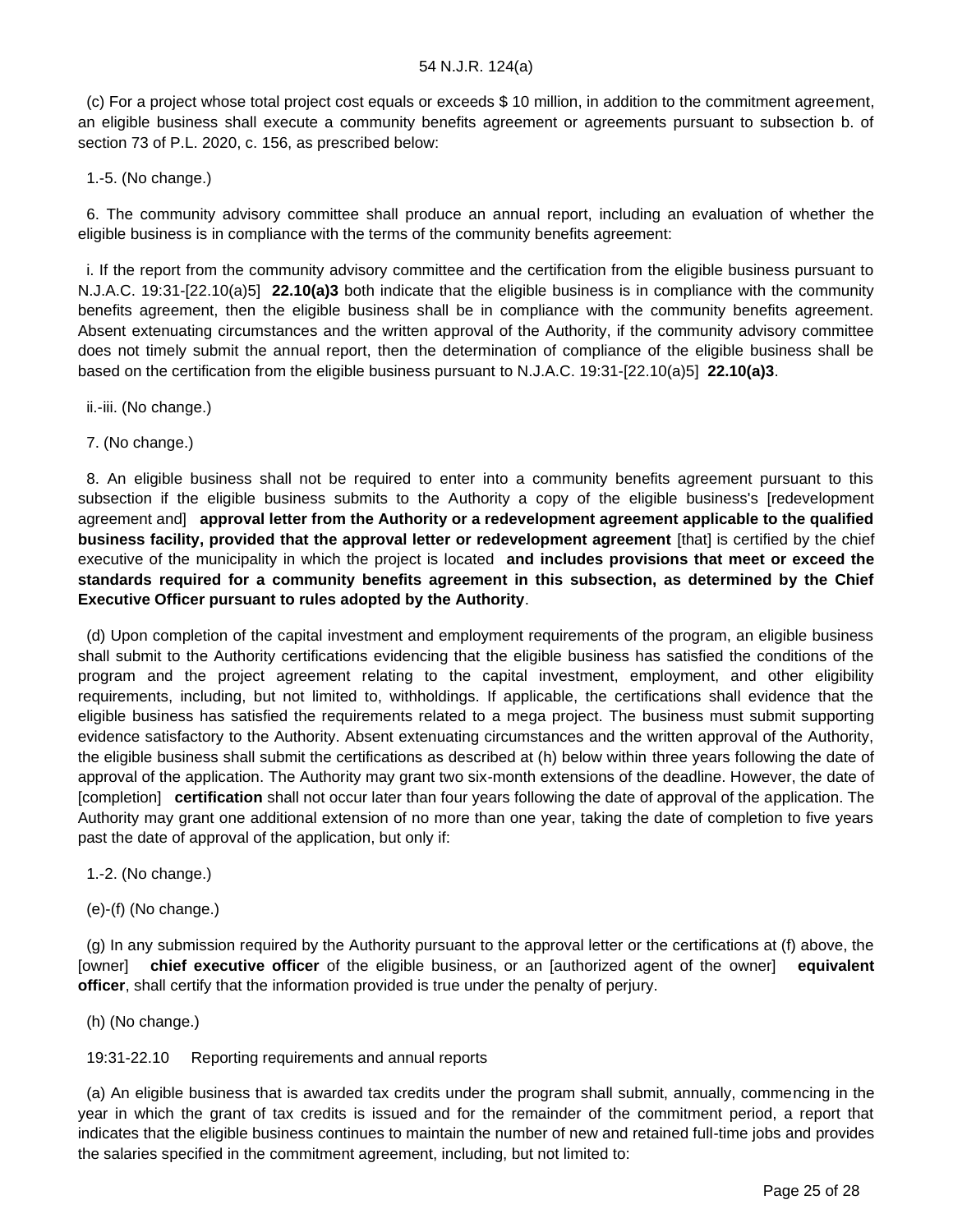1. A certification, made pursuant to an agreed upon procedures letter acceptable to the Authority, of a qualified independent certified public accountant, which shall be qualified by the Authority pursuant to N.J.A.C. 19:31- 22.9(f)3, containing the following:

 i. The number of full-time employees and new or retained full-time jobs employed [at, or associated with, the qualified business facility] **in the State**;

 ii. The list of affiliates that contributed to the full-time employees [at, or associated with, the qualified business facility] **in the State**;

iii.-v. (No change.)

 2. Information on any change or anticipated change in the identity of the affiliates comprising the business elected to claim all or a portion of the credit; [and]

 **3. The eligible business shall confirm that each contractor or subcontractor performing work at the qualified business facility is registered as required pursuant to the Public Works Contractor Registration Act, P.L. 1999, c. 238 (N.J.S.A. 34:11-56.48 et seq.), has not been debarred by the Department of Labor and Workforce Development from engaging in or bidding on Public Works Contracts in the State, and possesses a tax clearance certificate issued by the Division of Taxation in the Department of the Treasury; and**

[3.] **4.** (No change in text.)

(b) (No change.)

 (c) An eligible business shall explain, in the certified report required pursuant to (a) above, the reason for any discrepancies between the annual payroll report submitted by the eligible business to the Authority and the quarterly wage report submitted to the Department of Labor and Workforce Development. The [owner] **chief executive officer** of the eligible business, or an [authorized agent of the owner] **equivalent officer**, shall certify that the information provided pursuant to (a) above and this subsection is true under the penalty of perjury. Claims, records, or statements submitted by an eligible business to the Authority in order to receive tax credits shall not be considered claims, records, or statements made in connection with State tax laws.

(d)-(j) (No change.)

19:31-22.11 Tax credit amount; application and allocation of the tax credit

(a)-(e) (No change.)

 (f) In lieu of applying any credit certificate or credit transfer certificate against tax liability otherwise due pursuant to section 5 of P.L. 1945, c. 162 (N.J.S.A. 54:10A-5); sections 2 and 3 of P.L. 1945, c. 132 (N.J.S.A. 54:18A-2 and 54:18A-3); section 1 of P.L. 1950, c. 231 (N.J.S.A. 17:32-15); or N.J.S.A. 17B:23-5, the credit certificate or credit transfer certificate may be surrendered to the Division of Taxation in the Department of the Treasury for a cash payment equal to 90 percent of the amount of tax credits evidenced by the certificate, subject to appropriation and the availability of funds, provided that the issuance date of the credit certificate or credit transfer certificate to the taxpayer surrendering such certificate occurred at least two years prior to the date of surrender **and the credit certificate or credit transfer certificate has not been sold or assigned previously**, in a form and manner prescribed by the Director.

19:31-22.14 Reduction and forfeiture of tax credits

(a) (No change.)

 (b) Except for a small business, if the annual report filed by an eligible business pursuant to section 77 of P.L. 2020, c. 156, and N.J.A.C. 19:31-22.10(a) provides that the number of new full-time employees employed by the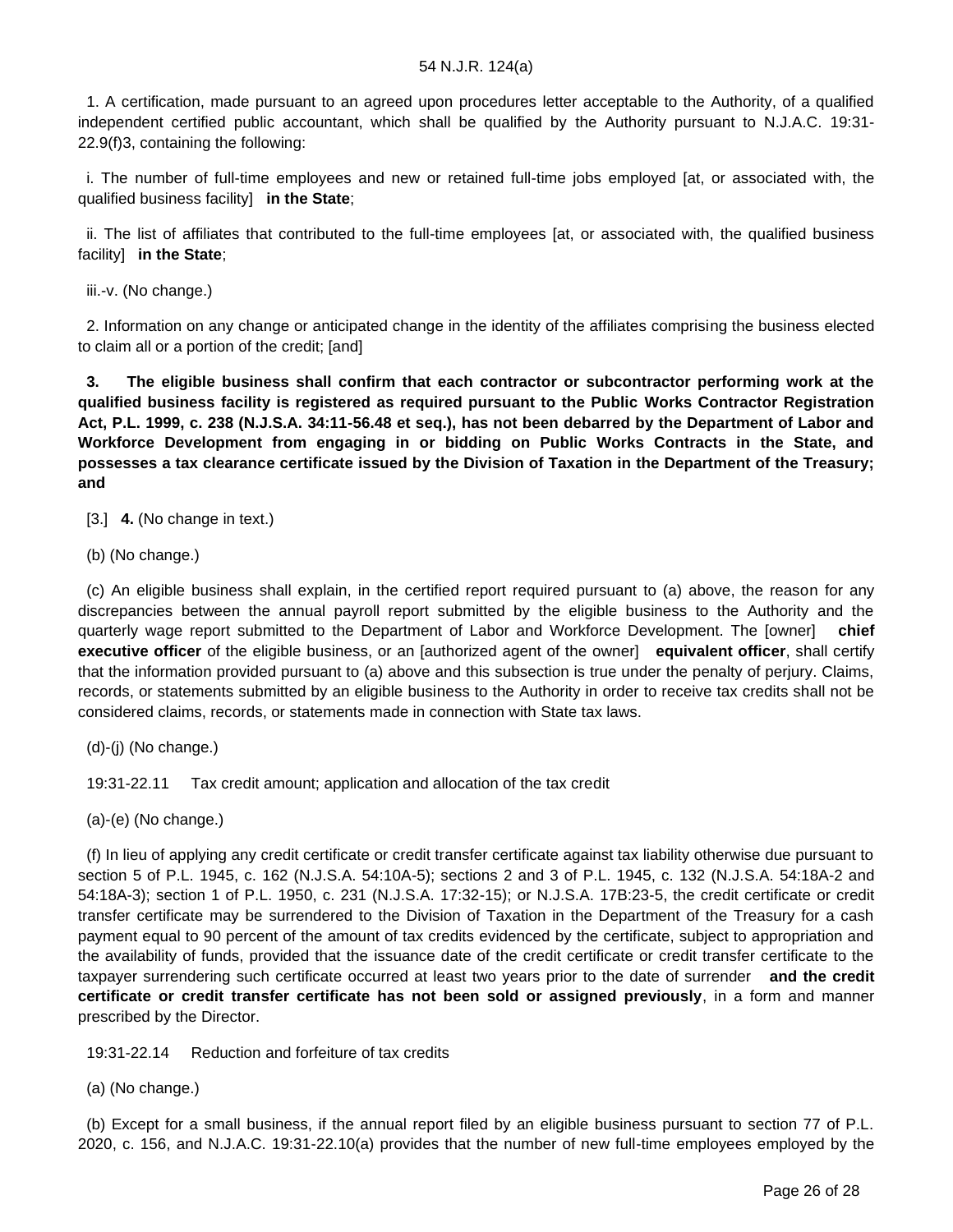eligible business [at, or associated with, the qualified business facility,] **subject to the project agreement** or the salaries of the new full-time employees, as measured by the median salary, was reduced by more than 10 percent of the number of new full-time employees, or salaries thereof, in the annual report of the prior year, or the [commitment] **project** agreement if the annual report is the first such report filed, then the Authority may reevaluate the net positive economic benefit of the project and reduce the size of the award accordingly. This reduction shall not affect any recapture pursuant to (f) below.

 (c) If, in any tax period, the amount of withholdings paid to New Jersey or full-time employees employed by the eligible business [at, or associated with, the qualified business facility,] **subject to the project agreement** or the salaries thereof, drops below 80 percent of the withholdings and number of new and retained full-time jobs, and the salaries thereof, specified in the [commitment] **project** agreement or the [incentive] **project** phase agreement, then the eligible business shall forfeit its tax credit amount for that tax period and each subsequent tax period, until the first tax period for which documentation demonstrating the restoration of the amount of withholdings paid to New Jersey or number of full-time employees employed by the eligible business [at, or associated with, the qualified business facility] **subject to the project agreement** to 80 percent of the withholdings and number of jobs specified in the [commitment] **project** agreement or [incentive] **project** phase agreement or the restoration of 80 percent of the salaries specified in the [commitment] **project** agreement is reviewed and approved by the Authority.

(d)-(g) (No change.)

 (h) Any funds**, net of costs incurred by the Authority,** recaptured pursuant to this section, including penalties and interest, shall be deposited into the General Fund of the State.

19:31-22.15 Effect of sale or lease of qualified facilities and relocation of qualified business facility

(a) (No change.)

 (b) Except for a small business[, or an eligible business engaged primarily in a targeted industry with less than 50 employees at application]:

 1. If the qualified business facility is sold in whole or in part during the eligibility period, the new owner shall not acquire the capital investment of the seller, provided, however, that any tax credits of tenants shall remain unaffected. If the business merges or consolidates with another entity, the resulting or transferee entity shall not be considered the new owner. The seller shall forfeit all tax credits for the tax period in which the sale occurs and all subsequent tax periods, provided, however, that an eligible business may change the location of the qualified business facility before certification of the capital investment if:

i. The new facility:

(1) (No change.)

 (2) Does not meet all applicable location qualifying criteria or has less gross leasable area than the gross leasable area of the qualified business facility initially approved by the Authority, if the alternate qualified business facility meets the minimum capital investment and sustainability requirements of the program. The Authority shall require a [new cost benefit analysis] **cost comparison of the originally approved location and the alternate qualified business facility** illustrating the economics of the occupancy at the alternate proposed qualified business facility location for the remaining duration of the commitment period compared to the economics of continuing occupancy at the qualified business facility proposed to be vacated. The alternate proposed qualified business facility must be 90 percent or more of the aggregate cost of the qualified business facility proposed to be vacated. If less than 90 percent, the Authority shall review the business's decision to relocate, including supporting documentation evidencing the reasons for relocation, to determine if the relocation to the alternate qualified business facility is consistent with the Board's approval of the application for the qualified business facility to be vacated. The Authority shall recalculate the net positive economic benefit of the project to reflect the economics of occupancy at the alternate proposed location for the remaining duration of the net positive economic benefit test period. The award of